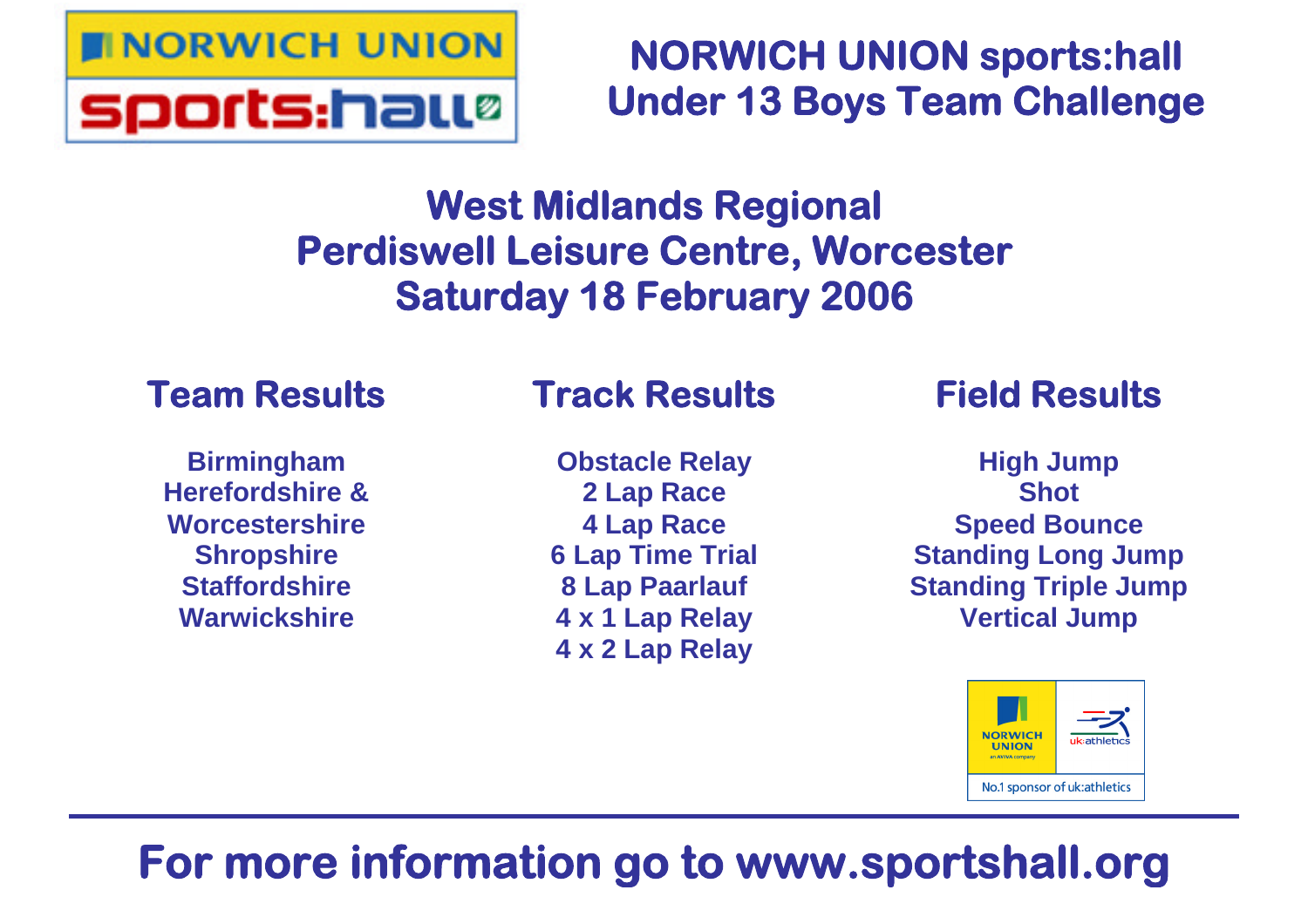## **Competition Results**

|         | <b>Competition:</b><br>NUS-West Midlands Regional Under 13 Boys |        |              |           |    |     | Venue: |     |     | <b>Persidwell Leisure Centre, Worcester</b> |    |    |    |            |            |     | <b>Date</b><br>18 Feb 2006 |
|---------|-----------------------------------------------------------------|--------|--------------|-----------|----|-----|--------|-----|-----|---------------------------------------------|----|----|----|------------|------------|-----|----------------------------|
| Ranking | Team                                                            | Colour | <b>Score</b> | <b>OR</b> | P8 | 4x1 | 4x2    | 2LR | 4LR | 6LR                                         | HJ | S. | SВ | <b>SLJ</b> | <b>STJ</b> | VJ  |                            |
|         | Birmingham                                                      | orange | 738          | 70        | 60 | 70  | 60     | 54  | 50  | 54                                          | 54 | 56 | 54 | 50         | 56         | -50 |                            |
|         | Warwickshire                                                    | royal  | 688          | 60        | 70 | 60  | 70     | 42  | 50  | 44                                          | 40 | 52 | 54 | 50         | 46         | -50 |                            |
|         | Shropshire                                                      | red    | 518          | 50        | 30 | 40  | 50     | 36  | 50  | 38                                          | 26 | 42 | 34 | 40         | 32         | -50 |                            |
|         | Staffordshire                                                   | green  | 500          | 40        | 40 | 50  | 40     | 52  | 14  | 48                                          | 54 | 18 | 34 | 44         | 40         | -26 |                            |
|         | Here'shire & Wor'shire                                          | navy   | 422          | 30        | 50 | 30  | 30     | 26  | 34  | 26                                          | 36 | 30 | 34 | 26         | 36         | 34  |                            |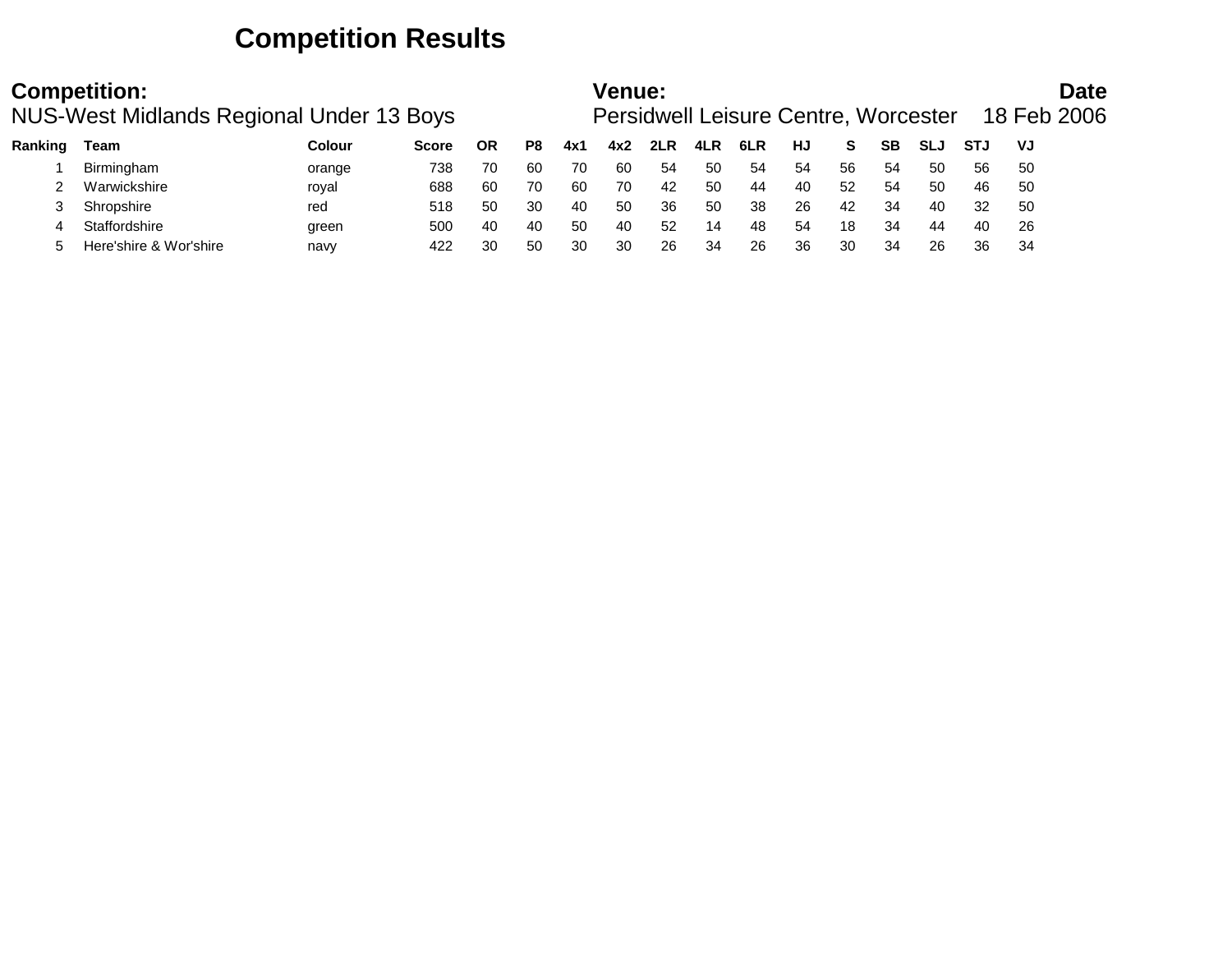# **Team Results Birmingham (orange)**

|         | <b>Competition:</b> | NUS-West Midlands Regional Under 13 Boys |        |              |           |                |      | <b>Venue:</b>     |      |                   |      |       |    | Persidwell Leisure Centre, Worcester |            |                     |                | <b>Date</b><br>18 Feb 2006 |
|---------|---------------------|------------------------------------------|--------|--------------|-----------|----------------|------|-------------------|------|-------------------|------|-------|----|--------------------------------------|------------|---------------------|----------------|----------------------------|
| Ranking | Team                |                                          | Colour | <b>Score</b> | <b>OR</b> | P <sub>8</sub> | 4x1  | 4x2               | 2LR  | 4LR               | 6LR  | HJ    | S  | <b>SB</b>                            | <b>SLJ</b> | <b>STJ</b>          | VJ             |                            |
|         | Birmingham          |                                          | orange | 738          | 70        | 60             | 70   | 60                | 54   | 50                | 54   | 54    | 56 | 54                                   | 50         | 56                  | 50             |                            |
| 2       | Warwickshire        |                                          | royal  | 688          | 60        | 70             | 60   | 70                | 42   | 50                | 44   | 40    | 52 | 54                                   | 50         | 46                  | 50             |                            |
| 3       | Shropshire          |                                          | red    | 518          | 50        | 30             | 40   | 50                | 36   | 50                | 38   | 26    | 42 | 34                                   | 40         | 32                  | 50             |                            |
| 4       | Staffordshire       |                                          | green  | 500          | 40        | 40             | 50   | 40                | 52   | 14                | 48   | 54    | 18 | 34                                   | 44         | 40                  | 26             |                            |
| 5       |                     | Here'shire & Wor'shire                   | navy   | 422          | 30        | 50             | 30   | 30                | 26   | 34                | 26   | 36    | 30 | 34                                   | 26         | 36                  | 34             |                            |
|         | <b>Comp No Name</b> |                                          |        | <b>Event</b> |           | Perf1          |      | Perf <sub>2</sub> |      | Perf <sub>3</sub> |      | Perf4 |    |                                      |            | <b>Best Ranking</b> |                | <b>Points</b>              |
|         |                     | Rob Watson                               |        | HJ           |           |                | 1.35 |                   |      |                   |      |       |    |                                      | 1.35       |                     | 3              | 26                         |
|         | $\overline{2}$      | Shane Henry                              |        | 2LR          |           |                | 22.2 | 22.1              |      |                   |      |       |    | 22.1                                 |            |                     | 3              | 26                         |
|         | $\overline{2}$      | <b>Shane Henry</b>                       |        | VJ           |           |                | 56   |                   | 55   |                   | 57   |       | 49 |                                      | 57         |                     |                | 30                         |
|         | 3                   | <b>Ted White</b>                         |        | 6LR          |           | 1:16.7         |      |                   |      |                   |      |       |    | 1:16.7                               |            |                     |                | 30                         |
|         | 3                   | <b>Ted White</b>                         |        | <b>STJ</b>   |           | 7.12           |      |                   | 7.22 |                   | 7.13 | 7.15  |    |                                      | 7.22       |                     |                | 30                         |
|         | 4                   | <b>Dylon Orumwemse</b>                   |        | <b>SLJ</b>   |           | 2.00           |      |                   | 2.12 |                   | 2.10 | 2.22  |    |                                      | 2.22       |                     | 4              | 24                         |
|         | 5                   | <b>Tom Cooper</b>                        |        | 4LR          |           | 49.6           |      |                   | 49.6 |                   |      |       |    |                                      | 49.6       |                     | 5              | 22                         |
|         | 5                   | <b>Tom Cooper</b>                        |        | <b>SB</b>    |           |                | 86   |                   |      |                   |      |       |    |                                      | 86         |                     | $\overline{2}$ | 28                         |
|         | 6                   | Jamie Sporic                             |        | <b>SB</b>    |           |                | 84   |                   |      |                   |      |       |    |                                      | 84         |                     | 3              | 26                         |
|         |                     | Josh Newman                              |        | 2LR          |           |                | 22.4 |                   | 21.9 |                   |      |       |    |                                      | 21.9       |                     | $\overline{2}$ | 28                         |
|         |                     | Josh Newman                              |        | S            |           | 11.75          |      | 12.17             |      | 11.95             |      | 11.84 |    | 12.17                                |            |                     |                | 30                         |
|         | 8                   | <b>Nathianal Facey</b>                   |        | <b>SLJ</b>   |           | 2.20           |      | 2.22              |      |                   | 2.08 | 2.18  |    |                                      | 2.22       |                     | 3              | 26                         |
|         | 9                   | Osho Taylor                              |        | 4LR          |           | 47.3           |      |                   | 47.2 |                   |      |       |    |                                      | 47.2       |                     | $\overline{2}$ | 28                         |
|         | 9                   | Osho Taylor                              |        | <b>STJ</b>   |           | 6.24           |      |                   | 6.34 |                   | 6.36 | 6.44  |    |                                      | 6.44       |                     | 3              | 26                         |
|         | 10                  | Jake Porter                              |        | HJ           |           |                | 1.40 |                   |      |                   |      |       |    |                                      | 1.40       |                     | $\overline{2}$ | 28                         |
|         | 11                  | Jordan Turner                            |        | 6LR          |           | 1:21.9         |      |                   |      |                   |      |       |    | 1:21.9                               |            |                     | 4              | 24                         |
|         | 11                  | Jordan Turner                            |        | VJ           |           |                | 47   |                   | 49   |                   | 48   |       | 45 |                                      | 49         |                     | 6              | 20                         |
|         | 12                  | Albert Onyeaka                           |        | S            |           | 8.25           |      |                   | 8.14 |                   | 8.67 | 7.95  |    |                                      | 8.67       |                     | 3              | 26                         |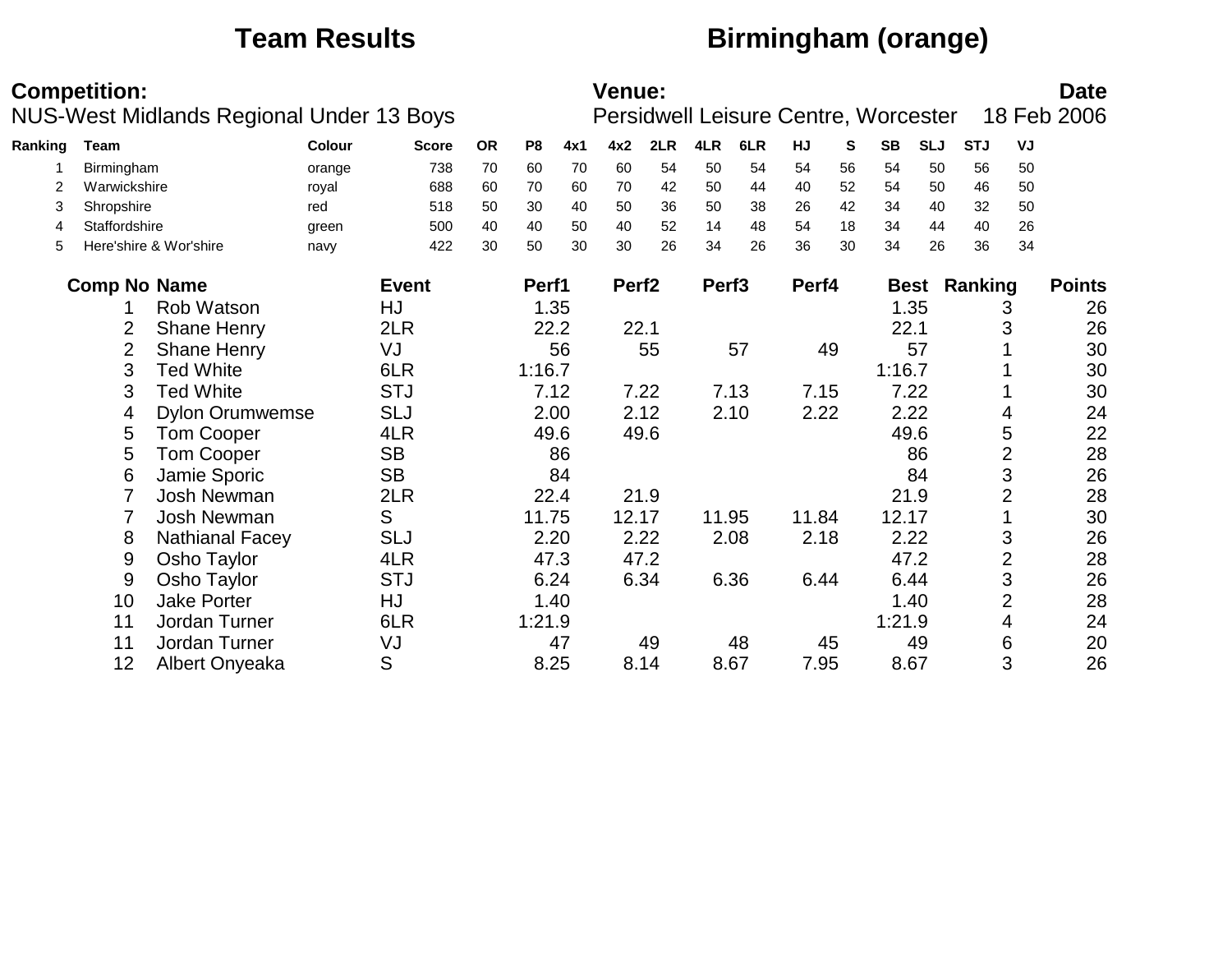## **Team Results Here'shire & Wor'shire (navy)**

|         | <b>Competition:</b> | NUS-West Midlands Regional Under 13 Boys |                 |              |           |                |      | <b>Venue:</b>     |      |                   |      |           |    | Persidwell Leisure Centre, Worcester |            |                     |    | <b>Date</b><br>18 Feb 2006 |
|---------|---------------------|------------------------------------------|-----------------|--------------|-----------|----------------|------|-------------------|------|-------------------|------|-----------|----|--------------------------------------|------------|---------------------|----|----------------------------|
| Ranking | <b>Team</b>         |                                          | Colour          | <b>Score</b> | <b>OR</b> | P <sub>8</sub> | 4x1  | 4x2               | 2LR  | 4LR               | 6LR  | <b>HJ</b> | S. | <b>SB</b>                            | <b>SLJ</b> | <b>STJ</b>          | VJ |                            |
|         | Birmingham          |                                          |                 | 738          | 70        | 60             | 70   | 60                | 54   | 50                | 54   | 54        | 56 | 54                                   | 50         | 56                  | 50 |                            |
| 2       | Warwickshire        |                                          | orange<br>royal | 688          | 60        | 70             | 60   | 70                | 42   | 50                | 44   | 40        | 52 | 54                                   | 50         | 46                  | 50 |                            |
| 3       | Shropshire          |                                          | red             | 518          | 50        | 30             | 40   | 50                | 36   | 50                | 38   | 26        | 42 | 34                                   | 40         | 32                  | 50 |                            |
| 4       | Staffordshire       |                                          | green           | 500          | 40        | 40             | 50   | 40                | 52   | 14                | 48   | 54        | 18 | 34                                   | 44         | 40                  | 26 |                            |
| 5       |                     | Here'shire & Wor'shire                   | navy            | 422          | 30        | 50             | 30   | 30                | 26   | 34                | 26   | 36        | 30 | 34                                   | 26         | 36                  | 34 |                            |
|         | <b>Comp No Name</b> |                                          |                 | <b>Event</b> |           | Perf1          |      | Perf <sub>2</sub> |      | Perf <sub>3</sub> |      | Perf4     |    |                                      |            | <b>Best Ranking</b> |    | <b>Points</b>              |
|         | 13                  | Alex Wilson                              |                 | <b>SB</b>    |           |                | 58   |                   |      |                   |      |           |    |                                      | 58         | 10                  |    | 12                         |
|         | 14                  | <b>Alex Bradnick</b>                     |                 | 2LR          |           |                | 23.8 |                   | 0.0  |                   |      |           |    |                                      | 23.8       |                     | 9  | 14                         |
|         | 14                  | <b>Alex Bradnick</b>                     |                 | VJ           |           |                | 49   |                   | 47   |                   | 36   |           | 46 |                                      | 49         |                     |    | 18                         |
|         | 15                  | <b>Greg Everest</b>                      |                 | <b>SB</b>    |           |                | 75   |                   |      |                   |      |           |    |                                      | 75         |                     | 5  | 22                         |
|         | 16                  | lan Roberts                              |                 | S            |           | 6.87           |      |                   | 6.84 |                   | 6.83 | 6.86      |    |                                      | 6.87       |                     | 8  | 16                         |
|         | 17                  | <b>Jack Morley</b>                       |                 | 6LR          |           | 1:28.4         |      |                   |      |                   |      |           |    | 1:28.4                               |            | 10                  |    | 12                         |
|         | 17                  | <b>Jack Morley</b>                       |                 | <b>STJ</b>   |           | 5.08           |      |                   | 5.50 |                   | 5.31 | 5.24      |    |                                      | 5.50       |                     | 8  | 16                         |
|         | 18                  | James Yarnold                            |                 | 6LR          |           | 1:27.1         |      |                   |      |                   |      |           |    | 1:27.1                               |            |                     | 9  | 14                         |
|         | 18                  | James Yarnold                            |                 | <b>SLJ</b>   |           |                | 1.76 |                   | 1.64 |                   | 1.76 | 1.70      |    |                                      | 1.76       | 10                  |    | 12                         |
|         | 19                  | Tom Hartwright                           |                 | <b>SLJ</b>   |           |                | 1.60 |                   | 1.80 |                   | 1.86 | 1.00      |    |                                      | 1.86       |                     | 9  | 14                         |
|         | 20                  | <b>Matthew Hall</b>                      |                 | S            |           |                | 4.92 |                   | 4.83 |                   | 5.01 | 5.29      |    |                                      | 5.29       |                     | 9  | 14                         |
|         | 21                  | Nathan Grosvenor                         |                 | 4LR          |           |                | 50.8 |                   | 0.0  |                   |      |           |    |                                      | 50.8       |                     |    | 18                         |
|         | 21                  | Nathan Grosvenor                         |                 | VJ           |           |                | 44   |                   | 44   |                   | 44   |           | 47 |                                      | 47         |                     | 8  | 16                         |
|         | 22                  | <b>Sean Morris</b>                       |                 | 2LR          |           |                | 25.0 |                   | 0.0  |                   |      |           |    |                                      | 25.0       | 10                  |    | 12                         |
|         | 22                  | <b>Sean Morris</b>                       |                 | <b>STJ</b>   |           |                | 5.42 |                   | 5.83 |                   | 5.95 | 5.81      |    |                                      | 5.95       |                     | 6  | 20                         |
|         | 23                  | <b>Matthew Turner</b>                    |                 | 4LR          |           | 51.8           |      |                   | 0.0  |                   |      |           |    |                                      | 51.8       |                     | 8  | 16                         |
|         | 23                  | <b>Matthew Turner</b>                    |                 | HJ           |           |                | 1.35 |                   |      |                   |      |           |    |                                      | 1.35       |                     | 6  | 20                         |
|         | 24                  | <b>Tom Newman</b>                        |                 | HJ           |           |                | 1.35 |                   |      |                   |      |           |    |                                      | 1.35       |                     | 8  | 16                         |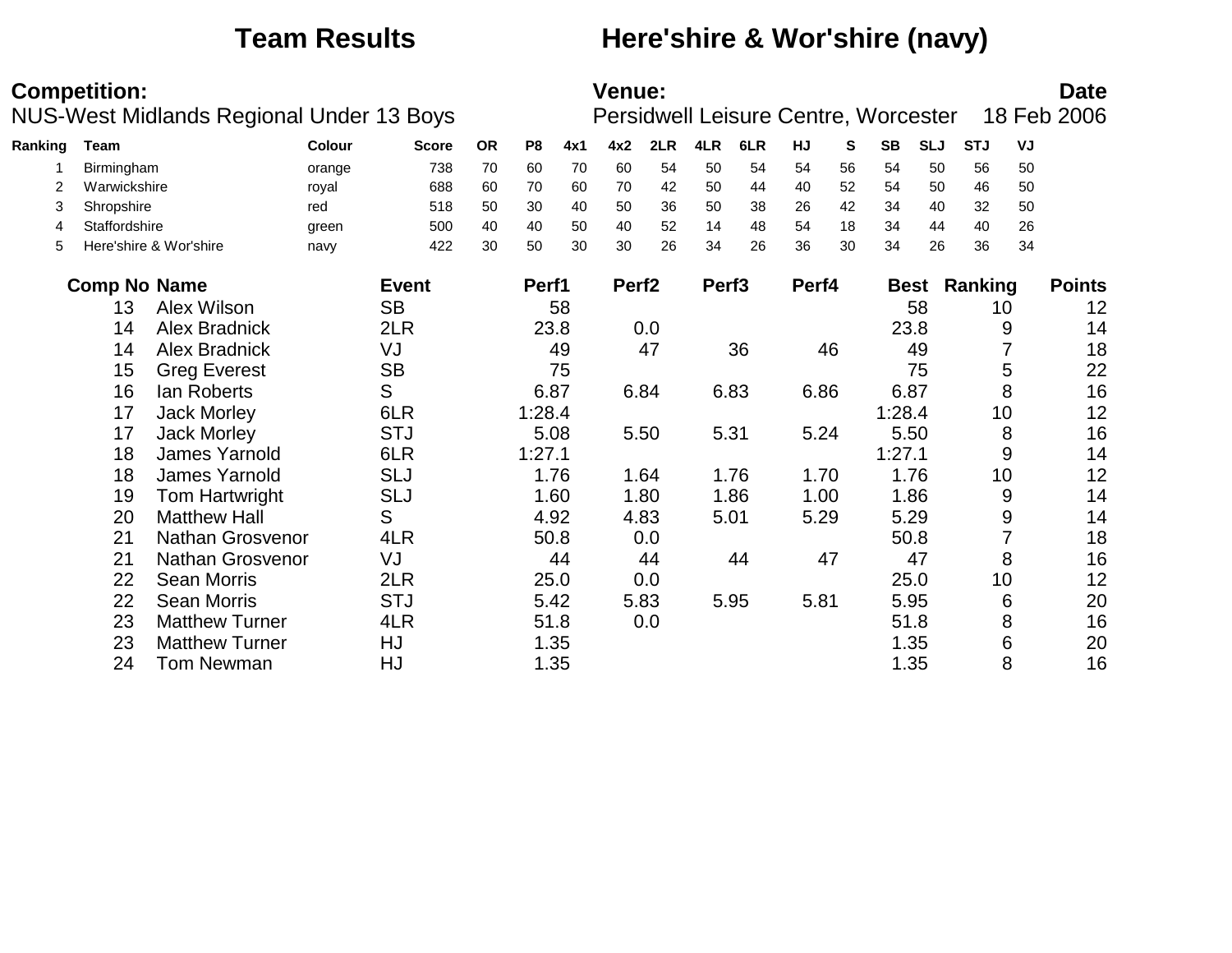## **Team Results Shropshire (red)**

|         | <b>Competition:</b> | <b>NUS-West Midlands Regional Under 13 Boys</b> |        |              |           |                |      | Venue:            |      |                   |      |       |    | Persidwell Leisure Centre, Worcester |            |                     |                | <b>Date</b><br>18 Feb 2006 |
|---------|---------------------|-------------------------------------------------|--------|--------------|-----------|----------------|------|-------------------|------|-------------------|------|-------|----|--------------------------------------|------------|---------------------|----------------|----------------------------|
| Ranking | Team                |                                                 | Colour | <b>Score</b> | <b>OR</b> | P <sub>8</sub> | 4x1  | 4x2               | 2LR  | 4LR               | 6LR  | HJ    | S  | <b>SB</b>                            | <b>SLJ</b> | <b>STJ</b>          | VJ             |                            |
|         | Birmingham          |                                                 | orange | 738          | 70        | 60             | 70   | 60                | 54   | 50                | 54   | 54    | 56 | 54                                   | 50         | 56                  | 50             |                            |
| 2       | Warwickshire        |                                                 | royal  | 688          | 60        | 70             | 60   | 70                | 42   | 50                | 44   | 40    | 52 | 54                                   | 50         | 46                  | 50             |                            |
| 3       | Shropshire          |                                                 | red    | 518          | 50        | 30             | 40   | 50                | 36   | 50                | 38   | 26    | 42 | 34                                   | 40         | 32                  | 50             |                            |
| 4       | Staffordshire       |                                                 | green  | 500          | 40        | 40             | 50   | 40                | 52   | 14                | 48   | 54    | 18 | 34                                   | 44         | 40                  | 26             |                            |
| 5       |                     | Here'shire & Wor'shire                          | navy   | 422          | 30        | 50             | 30   | 30                | 26   | 34                | 26   | 36    | 30 | 34                                   | 26         | 36                  | 34             |                            |
|         | <b>Comp No Name</b> |                                                 |        | <b>Event</b> |           | Perf1          |      | Perf <sub>2</sub> |      | Perf <sub>3</sub> |      | Perf4 |    |                                      |            | <b>Best Ranking</b> |                | <b>Points</b>              |
|         | 25                  | Tobi Ogundipe                                   |        | 2LR          |           |                | 23.5 |                   | 0.0  |                   |      |       |    |                                      | 23.5       |                     | 8              | 16                         |
|         | 25                  | Tobi Ogundipe                                   |        | VJ           |           |                | 48   |                   | 47   |                   | 49   |       | 47 |                                      | 49         |                     | 5              | 22                         |
|         | 26                  | Mitchell Jenderko                               |        | 2LR          |           | 23.0           |      |                   | 0.0  |                   |      |       |    |                                      | 23.0       |                     | 6              | 20                         |
|         | 26                  | Mitchell Jenderko                               |        | <b>SLJ</b>   |           |                | 1.88 |                   | 1.96 |                   | 1.80 | 2.00  |    |                                      | 2.00       |                     | 7              | 18                         |
|         | 27                  | <b>Oliver Davenport</b>                         |        | 6LR          |           | 1:22.9         |      |                   |      |                   |      |       |    | 1:22.9                               |            |                     | 5              | 22                         |
|         | 27                  | <b>Oliver Davenport</b>                         |        | <b>SLJ</b>   |           |                | 2.04 |                   | 2.12 |                   | 2.00 | 1.90  |    |                                      | 2.12       |                     | 5              | 22                         |
|         | 28                  | <b>Chris Newbury</b>                            |        | 4LR          |           | 49.9           |      |                   | 0.0  |                   |      |       |    |                                      | 49.9       |                     | 6              | 20                         |
|         | 28                  | <b>Chris Newbury</b>                            |        | <b>STJ</b>   |           | 5.29           |      |                   | 5.36 |                   | 5.45 | 5.32  |    |                                      | 5.45       |                     | 9              | 14                         |
|         | 29                  | Aidan Reynolds                                  |        | S            |           | 6.45           |      |                   | 6.34 |                   | 6.46 | 7.05  |    |                                      | 7.05       |                     | 5              | 22                         |
|         | 30                  | <b>Ashley Stringer</b>                          |        | 6LR          |           | 1:26.9         |      |                   |      |                   |      |       |    | 1:26.9                               |            |                     | 8              | 16                         |
|         | 30                  | <b>Ashley Stringer</b>                          |        | <b>STJ</b>   |           | 5.48           |      |                   | 5.48 |                   | 5.54 | 5.46  |    |                                      | 5.54       |                     |                | 18                         |
|         | 31                  | Josh Brown                                      |        | 4LR          |           | 45.3           |      |                   | 45.5 |                   |      |       |    |                                      | 45.5       |                     |                | 30                         |
|         | 31                  | Josh Brown                                      |        | VJ           |           |                | 50   |                   | 53   |                   | 55   |       | 53 |                                      | 55         |                     | $\overline{2}$ | 28                         |
|         | 32                  | Rory Jones                                      |        | <b>SB</b>    |           |                | 67   |                   |      |                   |      |       |    |                                      | 67         |                     | $\overline{7}$ | 18                         |
|         | 33                  | <b>Cameron Dixon</b>                            |        | HJ           |           |                | 1.20 |                   |      |                   |      |       |    |                                      | 1.20       |                     | 10             | 12                         |
|         | 34                  | <b>Ben Mates</b>                                |        | HJ           |           |                | 1.20 |                   |      |                   |      |       |    |                                      | 1.20       |                     | 9              | 14                         |
|         | 35                  | <b>Andrew Parkes</b>                            |        | <b>SB</b>    |           |                | 66   |                   |      |                   |      |       |    |                                      | 66         |                     | 8              | 16                         |
|         | 36                  | <b>Peter Hotchkiss</b>                          |        | S            |           | 6.86           |      |                   | 6.36 |                   | 7.00 | 6.95  |    |                                      | 7.00       |                     | 6              | 20                         |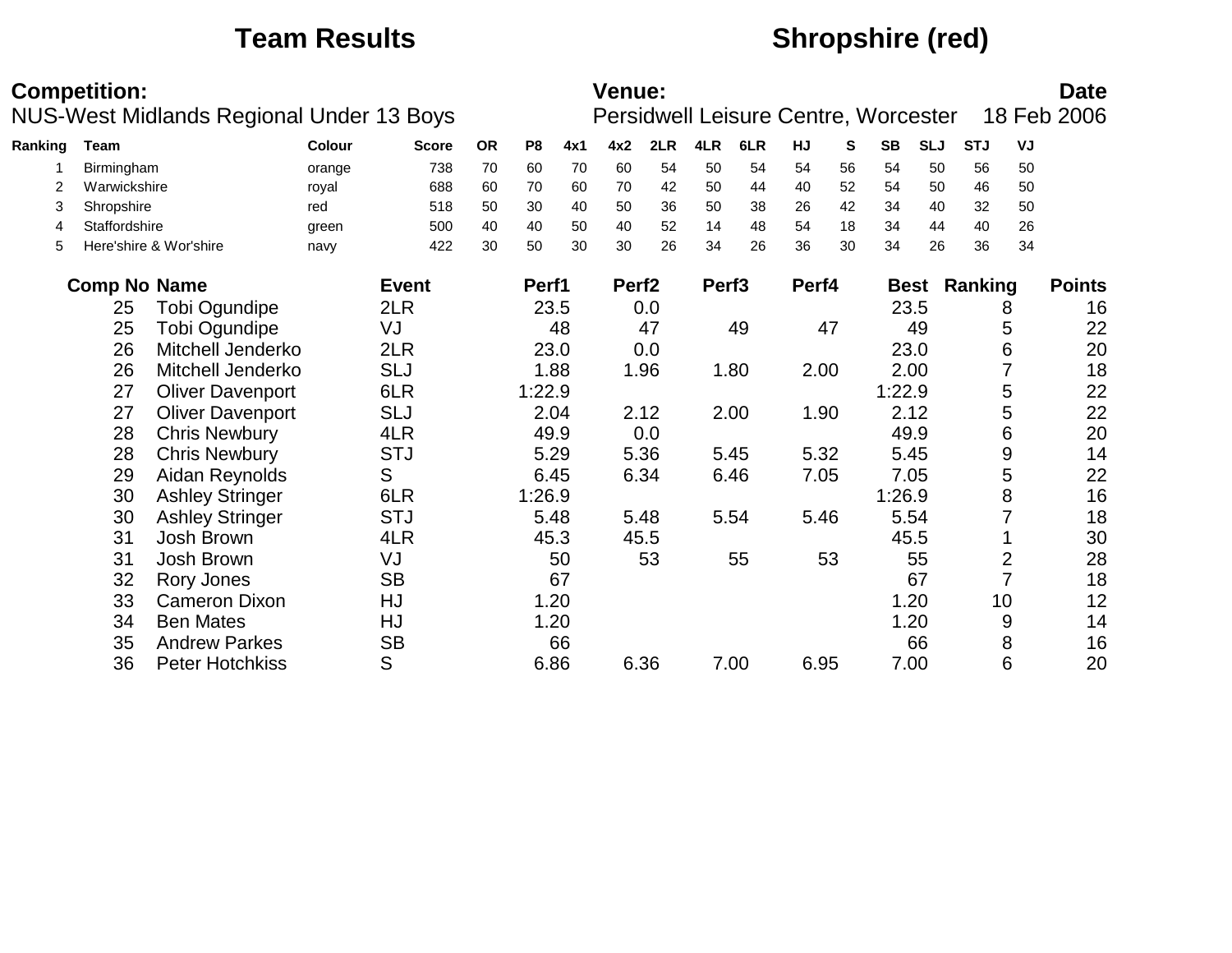## **Team Results Staffordshire (green)**

|         | <b>Competition:</b> |                                          |        |              |           |                |      | <b>Venue:</b>     |      |                   |      |       |    |                                      |             |            |                | <b>Date</b><br>18 Feb 2006 |
|---------|---------------------|------------------------------------------|--------|--------------|-----------|----------------|------|-------------------|------|-------------------|------|-------|----|--------------------------------------|-------------|------------|----------------|----------------------------|
|         |                     | NUS-West Midlands Regional Under 13 Boys |        |              |           |                |      |                   |      |                   |      |       |    | Persidwell Leisure Centre, Worcester |             |            |                |                            |
| Ranking | <b>Team</b>         |                                          | Colour | <b>Score</b> | <b>OR</b> | P <sub>8</sub> | 4x1  | 4x2               | 2LR  | 4LR               | 6LR  | HJ    | S  | <b>SB</b>                            | <b>SLJ</b>  | <b>STJ</b> | VJ             |                            |
|         | Birmingham          |                                          | orange | 738          | 70        | 60             | 70   | 60                | 54   | 50                | 54   | 54    | 56 | 54                                   | 50          | 56         | 50             |                            |
| 2       | Warwickshire        |                                          | royal  | 688          | 60        | 70             | 60   | 70                | 42   | 50                | 44   | 40    | 52 | 54                                   | 50          | 46         | 50             |                            |
| 3       | Shropshire          |                                          | red    | 518          | 50        | 30             | 40   | 50                | 36   | 50                | 38   | 26    | 42 | 34                                   | 40          | 32         | 50             |                            |
| 4       | Staffordshire       |                                          | green  | 500          | 40        | 40             | 50   | 40                | 52   | 14                | 48   | 54    | 18 | 34                                   | 44          | 40         | 26             |                            |
| 5       |                     | Here'shire & Wor'shire                   | navy   | 422          | 30        | 50             | 30   | 30                | 26   | 34                | 26   | 36    | 30 | 34                                   | 26          | 36         | 34             |                            |
|         | <b>Comp No Name</b> |                                          |        | <b>Event</b> |           | Perf1          |      | Perf <sub>2</sub> |      | Perf <sub>3</sub> |      | Perf4 |    |                                      | <b>Best</b> | Ranking    |                | <b>Points</b>              |
|         | 37                  | <b>James Standrett</b>                   |        | VJ           |           |                | 34   |                   | 35   |                   | 36   |       | 34 |                                      | 36          |            | 9              | 14                         |
|         | 38                  | Adam McGee                               |        | <b>STJ</b>   |           |                | 5.22 |                   | 5.20 |                   | 5.00 | 5.01  |    |                                      | 5.22        | 10         |                | 12                         |
|         | 39                  | James Thacker                            |        | VJ           |           |                | 31   |                   | 32   |                   | 33   |       | 32 |                                      | 33          | 10         |                | 12                         |
|         | 40                  | Michael Litchfield                       |        | 4LR          |           |                | 52.2 |                   | 0.0  |                   |      |       |    |                                      | 52.2        |            | 9              | 14                         |
|         | 40                  | <b>Michael Litchfield</b>                |        | <b>SLJ</b>   |           |                | 2.00 |                   | 1.92 |                   | 1.80 | 1.94  |    |                                      | 2.00        |            | 8              | 16                         |
|         | 41                  | <b>Thomas Guy</b>                        |        | 6LR          |           | 1:17.5         |      |                   |      |                   |      |       |    | 1:17.5                               |             |            | $\overline{2}$ | 28                         |
|         | 41                  | <b>Thomas Guy</b>                        |        | <b>SB</b>    |           |                | 61   |                   |      |                   |      |       |    |                                      | 61          |            | 9              | 14                         |
|         | 42                  | Joe Penny                                |        | S            |           |                | 0.00 |                   | 5.90 |                   | 6.88 | 6.95  |    |                                      | 6.95        |            |                | 18                         |
|         | 43                  | Jordan Roach                             |        | <b>STJ</b>   |           |                | 6.20 |                   | 6.22 |                   | 6.52 | 6.53  |    |                                      | 6.53        |            | $\overline{2}$ | 28                         |
|         | 44                  | <b>Robert Moss</b>                       |        | HJ           |           |                | 1.35 |                   |      |                   |      |       |    |                                      | 1.35        |            | 4              | 24                         |
|         | 45                  | Deo Milandu                              |        | 2LR          |           |                | 22.5 |                   | 22.6 |                   |      |       |    |                                      | 22.6        |            | 5              | 22                         |
|         | 45                  | Deo Milandu                              |        | HJ           |           |                | 1.55 |                   |      |                   |      |       |    |                                      | 1.55        |            |                | 30                         |
|         | 46                  | <b>Ben Smith</b>                         |        | 2LR          |           |                | 21.8 |                   | 21.5 |                   |      |       |    |                                      | 21.5        |            |                | 30                         |
|         | 46                  | <b>Ben Smith</b>                         |        | <b>SLJ</b>   |           |                | 2.14 |                   | 2.22 |                   | 2.32 | 2.26  |    |                                      | 2.32        |            | 2              | 28                         |
|         | 47                  | Jonah Lovott                             |        | 6LR          |           | 1:24.8         |      |                   |      |                   |      |       |    | 1:24.8                               |             |            | 6              | 20                         |
|         | 47                  | Jonah Lovott                             |        | <b>SB</b>    |           |                | 74   |                   |      |                   |      |       |    |                                      | 74          |            | 6              | 20                         |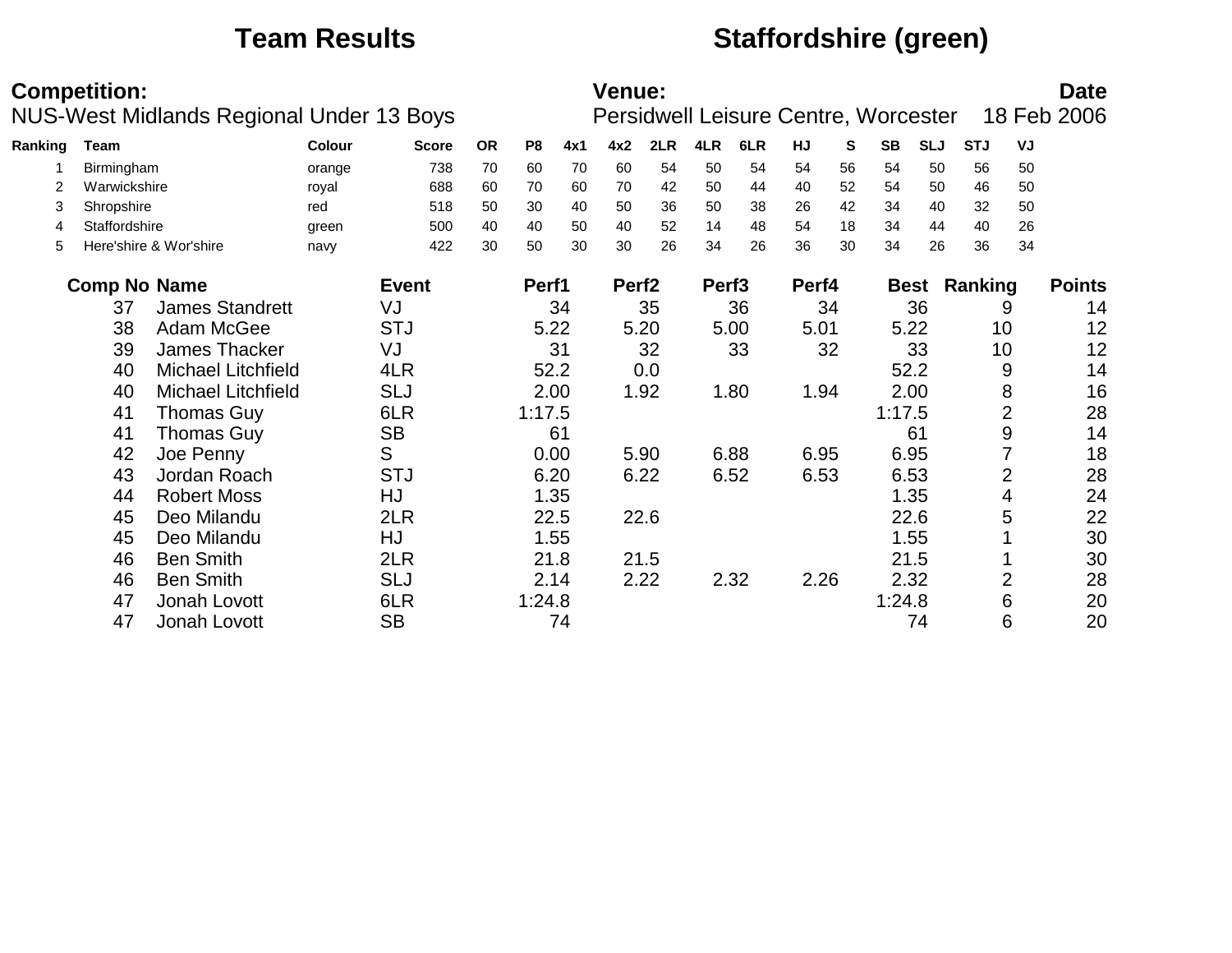## **Team Results Warwickshire (royal)**

|         | <b>Competition:</b> | NUS-West Midlands Regional Under 13 Boys |        |              |           |                |      | <b>Venue:</b>     |      |                   |      |       |    | Persidwell Leisure Centre, Worcester |            |                     |                | <b>Date</b><br>18 Feb 2006 |
|---------|---------------------|------------------------------------------|--------|--------------|-----------|----------------|------|-------------------|------|-------------------|------|-------|----|--------------------------------------|------------|---------------------|----------------|----------------------------|
| Ranking | Team                |                                          | Colour | <b>Score</b> | <b>OR</b> | P <sub>8</sub> | 4x1  | 4x2               | 2LR  | 4LR               | 6LR  | HJ    | S  | <b>SB</b>                            | <b>SLJ</b> | <b>STJ</b>          | VJ             |                            |
|         | Birmingham          |                                          | orange | 738          | 70        | 60             | 70   | 60                | 54   | 50                | 54   | 54    | 56 | 54                                   | 50         | 56                  | 50             |                            |
| 2       | Warwickshire        |                                          | royal  | 688          | 60        | 70             | 60   | 70                | 42   | 50                | 44   | 40    | 52 | 54                                   | 50         | 46                  | 50             |                            |
| 3       | Shropshire          |                                          | red    | 518          | 50        | 30             | 40   | 50                | 36   | 50                | 38   | 26    | 42 | 34                                   | 40         | 32                  | 50             |                            |
| 4       | Staffordshire       |                                          | green  | 500          | 40        | 40             | 50   | 40                | 52   | 14                | 48   | 54    | 18 | 34                                   | 44         | 40                  | 26             |                            |
| 5       |                     | Here'shire & Wor'shire                   | navy   | 422          | 30        | 50             | 30   | 30                | 26   | 34                | 26   | 36    | 30 | 34                                   | 26         | 36                  | 34             |                            |
|         | <b>Comp No Name</b> |                                          |        | <b>Event</b> |           | Perf1          |      | Perf <sub>2</sub> |      | Perf <sub>3</sub> |      | Perf4 |    |                                      |            | <b>Best Ranking</b> |                | <b>Points</b>              |
|         | 49                  | <b>Rhys Webster</b>                      |        | 2LR          |           | 23.2           |      |                   | 0.0  |                   |      |       |    |                                      | 23.2       |                     |                | 18                         |
|         | 49                  | <b>Rhys Webster</b>                      |        | S            |           | 6.92           |      |                   | 7.33 |                   | 7.17 | 7.65  |    |                                      | 7.65       |                     | 4              | 24                         |
|         | 50                  | Joshua Guest                             |        | 2LR          |           |                | 22.0 |                   | 22.3 |                   |      |       |    |                                      | 22.3       |                     | 4              | 24                         |
|         | 50                  | Joshua Guest                             |        | <b>SLJ</b>   |           | 2.42           |      |                   | 2.30 |                   | 2.44 | 2.42  |    |                                      | 2.44       |                     |                | 30                         |
|         | 51                  | George Gravestock                        |        | HJ           |           |                | 1.30 |                   |      |                   |      |       |    |                                      | 1.30       |                     |                | 18                         |
|         | 52                  | <b>Bryn Stretton</b>                     |        | 4LR          |           | 49.0           |      | 48.1              |      |                   |      |       |    | 48.1                                 |            |                     | 3              | 26                         |
|         | 52                  | <b>Bryn Stretton</b>                     |        | <b>STJ</b>   |           | 5.90           |      |                   | 5.92 |                   | 5.75 | 6.12  |    |                                      | 6.12       |                     | 5              | 22                         |
|         | 53                  | <b>Luke Storer</b>                       |        | 6LR          |           | 1:18.1         |      |                   |      |                   |      |       |    | 1:18.1                               |            |                     | 3              | 26                         |
|         | 53                  | <b>Luke Storer</b>                       |        | <b>SB</b>    |           |                | 89   |                   |      |                   |      |       |    |                                      | 89         |                     |                | 30                         |
|         | 54                  | Lewis Yardley                            |        | VJ           |           |                | 53   |                   | 53   |                   | 52   |       | 53 |                                      | 53         |                     | 4              | 24                         |
|         | 55                  | James Wright                             |        | 4LR          |           | 48.8           |      |                   | 48.7 |                   |      |       |    |                                      | 48.7       |                     | 4              | 24                         |
|         | 55                  | James Wright                             |        | <b>STJ</b>   |           | 6.24           |      |                   | 6.32 |                   | 6.08 | 6.22  |    |                                      | 6.32       |                     | 4              | 24                         |
|         | 56                  | <b>Adam Shaw</b>                         |        | <b>SLJ</b>   |           |                | 1.98 |                   | 2.02 |                   | 2.00 | 1.96  |    |                                      | 2.02       |                     | 6              | 20                         |
|         | 57                  | James Johnson                            |        | HJ           |           |                | 1.35 |                   |      |                   |      |       |    |                                      | 1.35       |                     | 5              | 22                         |
|         | 58                  | Marco Roderiguez                         |        | 6LR          |           | 1:24.9         |      |                   |      |                   |      |       |    | 1:24.9                               |            |                     |                | 18                         |
|         | 58                  | Marco Roderiguez                         |        | VJ           |           |                | 55   |                   | 48   |                   | 48   |       | 53 |                                      | 55         |                     | 3              | 26                         |
|         | 59                  | <b>Matthew Toms</b>                      |        | <b>SB</b>    |           |                | 80   |                   |      |                   |      |       |    |                                      | 80         |                     | 4              | 24                         |
|         | 60                  | <b>Chris Mills</b>                       |        | S            |           |                | 9.40 |                   | 9.50 |                   | 9.33 | 9.65  |    |                                      | 9.65       |                     | $\overline{2}$ | 28                         |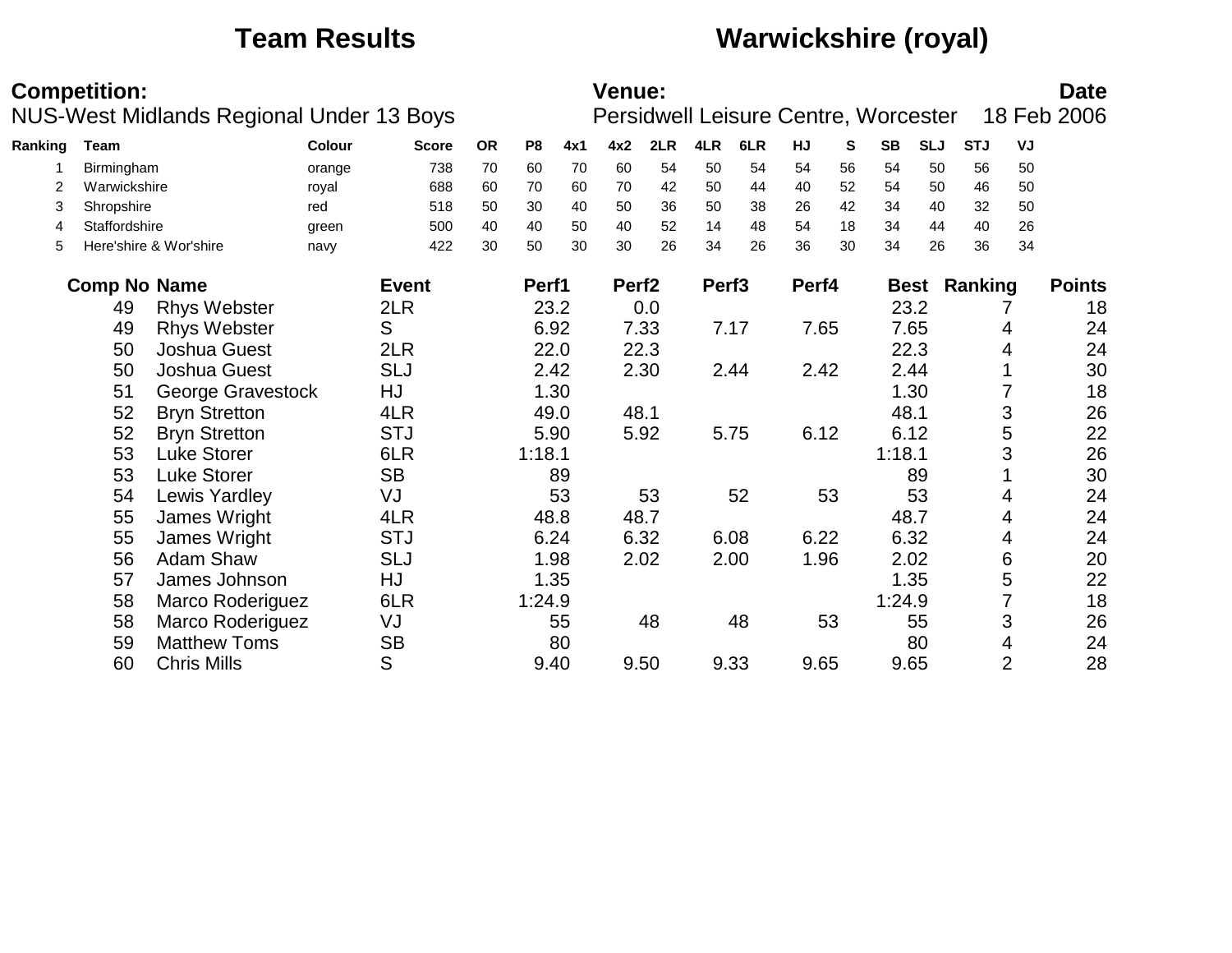### **Event Official Results Sheet Obstacle Relay**

| <b>Competition:</b> |  |  |
|---------------------|--|--|
|                     |  |  |

### NUS-West Midlands Regional Under 13 Boys

| <b>Competition:</b>                      | <b>Venue:</b>                                    | <b>Date</b> |
|------------------------------------------|--------------------------------------------------|-------------|
| NUS-West Midlands Regional Under 13 Boys | Persidwell Leisure Centre, Worcester 18 Feb 2006 |             |

| <b>Ranking Code</b> |    | Team                   | Colour | <b>Heat</b> | Final | <b>Performance</b> | <b>Points</b> |
|---------------------|----|------------------------|--------|-------------|-------|--------------------|---------------|
|                     | 01 | Birmingham             | orange | 1:13.3      | 0.0   | 1:13.3             | 70            |
| ົ                   | 05 | Warwickshire           | royal  | 1:16.8      | 0.0   | 1:16.8             | 60            |
| 3                   | 03 | Shropshire             | red    | 1:19.5      | 0.0   | 1:19.5             | 50            |
| 4                   | 04 | Staffordshire          | green  | 1:25.8      | 0.0   | 1:25.8             | 40            |
| 5                   | 02 | Here'shire & Wor'shire | navv   | 1:26.5      | 0.0   | 1:26.5             | 30            |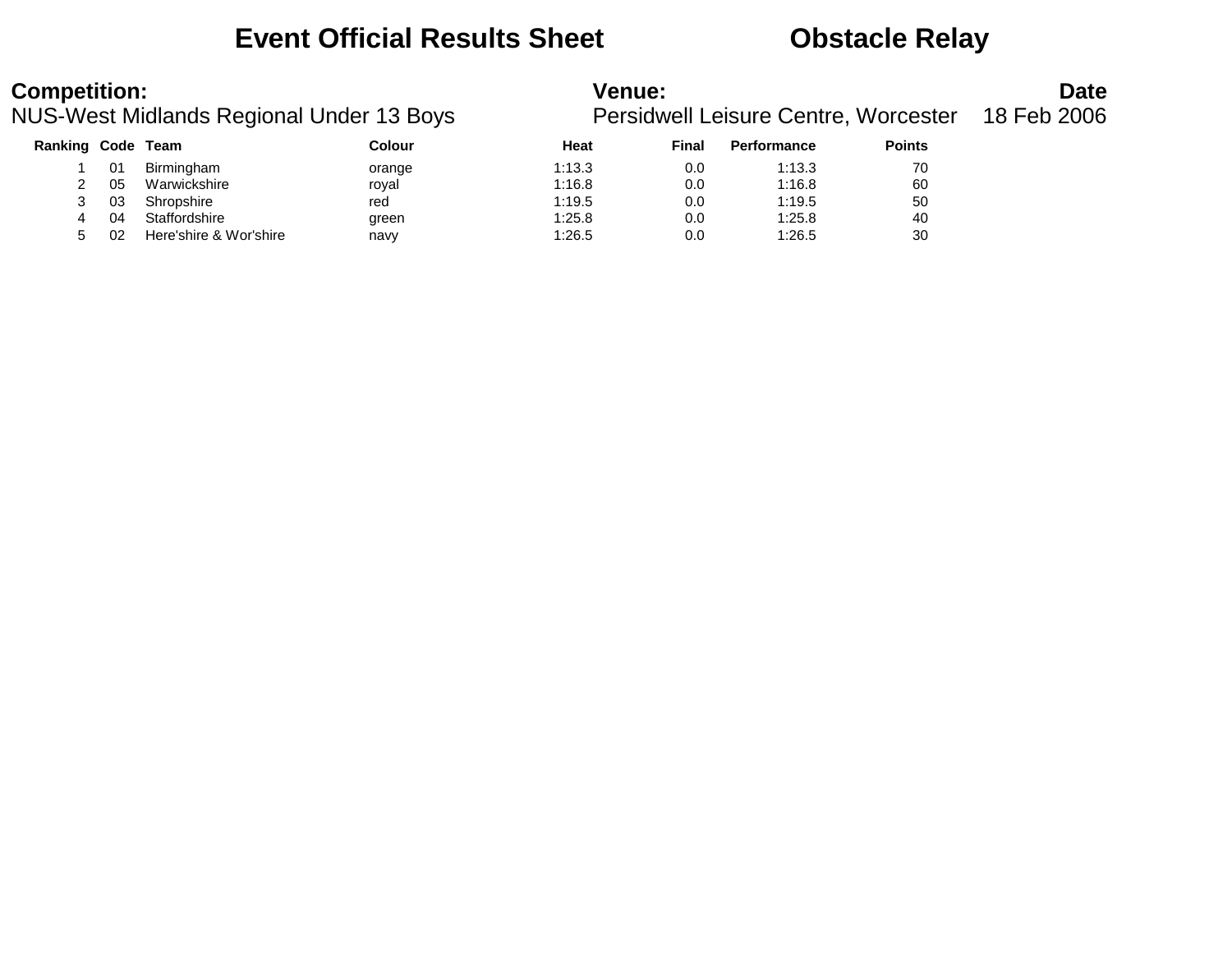### **Results Sheet 2 Lap Race**

|         | Ranking                | Team                   |        | <b>Colour</b> |                      | <b>Points</b> |             |               |
|---------|------------------------|------------------------|--------|---------------|----------------------|---------------|-------------|---------------|
|         |                        | Birmingham             |        | orange        |                      | 54            |             |               |
| 2       |                        | Staffordshire          |        | green         |                      | 52            |             |               |
| 3       |                        | Warwickshire           |        | royal         |                      | 42            |             |               |
| 4       |                        | Shropshire             |        | red           |                      | 36            |             |               |
| 5       |                        | Here'shire & Wor'shire |        | navy          |                      | 26            |             |               |
| Ranking | Team                   |                        | Colour |               | <b>BibNo Name</b>    |               | <b>Best</b> | <b>Points</b> |
|         | Staffordshire          |                        | green  |               | 46 Ben Smith         |               | 21.5        | 30            |
| 2       | <b>Birmingham</b>      |                        | orange |               | 7 Josh Newman        |               | 21.9        | 28            |
| 3       | Birmingham             |                        | orange |               | 2 Shane Henry        |               | 22.1        | 26            |
| 4       | Warwickshire           |                        | royal  |               | 50 Joshua Guest      |               | 22.3        | 24            |
| 5       | Staffordshire          |                        | green  |               | 45 Deo Milandu       |               | 22.6        | 22            |
| 6       | Shropshire             |                        | red    |               | 26 Mitchell Jenderko |               | 23.0        | 20            |
|         | Warwickshire           |                        | royal  |               | 49 Rhys Webster      |               | 23.2        | 18            |
| 8       | Shropshire             |                        | red    |               | 25 Tobi Ogundipe     |               | 23.5        | 16            |
| 9       | Here'shire & Wor'shire |                        | navy   |               | 14 Alex Bradnick     |               | 23.8        | 14            |
| 10      | Here'shire & Wor'shire |                        | navy   |               | 22 Sean Morris       |               | 25.0        | 12            |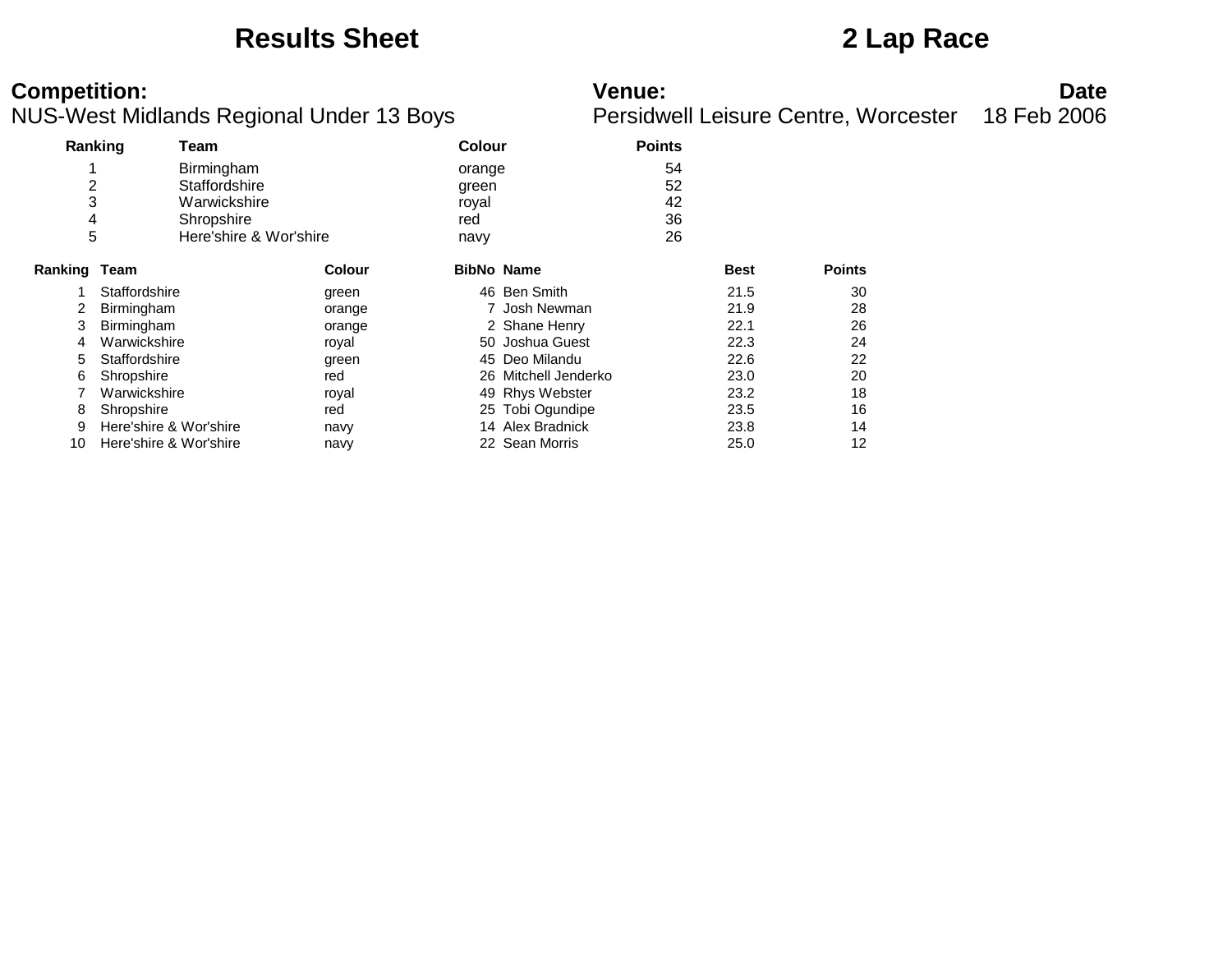### **Results Sheet 4 Lap Race**

|         | Ranking                | Team                   |               | <b>Colour</b>     |                       | <b>Points</b> |             |               |
|---------|------------------------|------------------------|---------------|-------------------|-----------------------|---------------|-------------|---------------|
|         | $1 =$                  | Birmingham             |               | orange            |                       | 50            |             |               |
|         | $1 =$                  | Shropshire             |               | red               |                       | 50            |             |               |
|         | $1 =$                  | Warwickshire           |               | royal             |                       | 50            |             |               |
| 4       |                        | Here'shire & Wor'shire |               | navy              |                       | 34            |             |               |
| 5       |                        | Staffordshire          |               | green             |                       | 14            |             |               |
| Ranking | Team                   |                        | <b>Colour</b> | <b>BibNo Name</b> |                       |               | <b>Best</b> | <b>Points</b> |
|         | Shropshire             |                        | red           |                   | 31 Josh Brown         |               | 45.5        | 30            |
|         | Birmingham             |                        | orange        |                   | 9 Osho Taylor         |               | 47.2        | 28            |
| 3       | Warwickshire           |                        | royal         |                   | 52 Bryn Stretton      |               | 48.1        | 26            |
| 4       | Warwickshire           |                        | royal         |                   | 55 James Wright       |               | 48.7        | 24            |
| 5       | <b>Birmingham</b>      |                        | orange        |                   | 5 Tom Cooper          |               | 49.6        | 22            |
| 6       | Shropshire             |                        | red           |                   | 28 Chris Newbury      |               | 49.9        | 20            |
|         | Here'shire & Wor'shire |                        | navy          |                   | 21 Nathan Grosvenor   |               | 50.8        | 18            |
| 8       | Here'shire & Wor'shire |                        | navy          |                   | 23 Matthew Turner     |               | 51.8        | 16            |
| 9       | Staffordshire          |                        | green         |                   | 40 Michael Litchfield |               | 52.2        | 14            |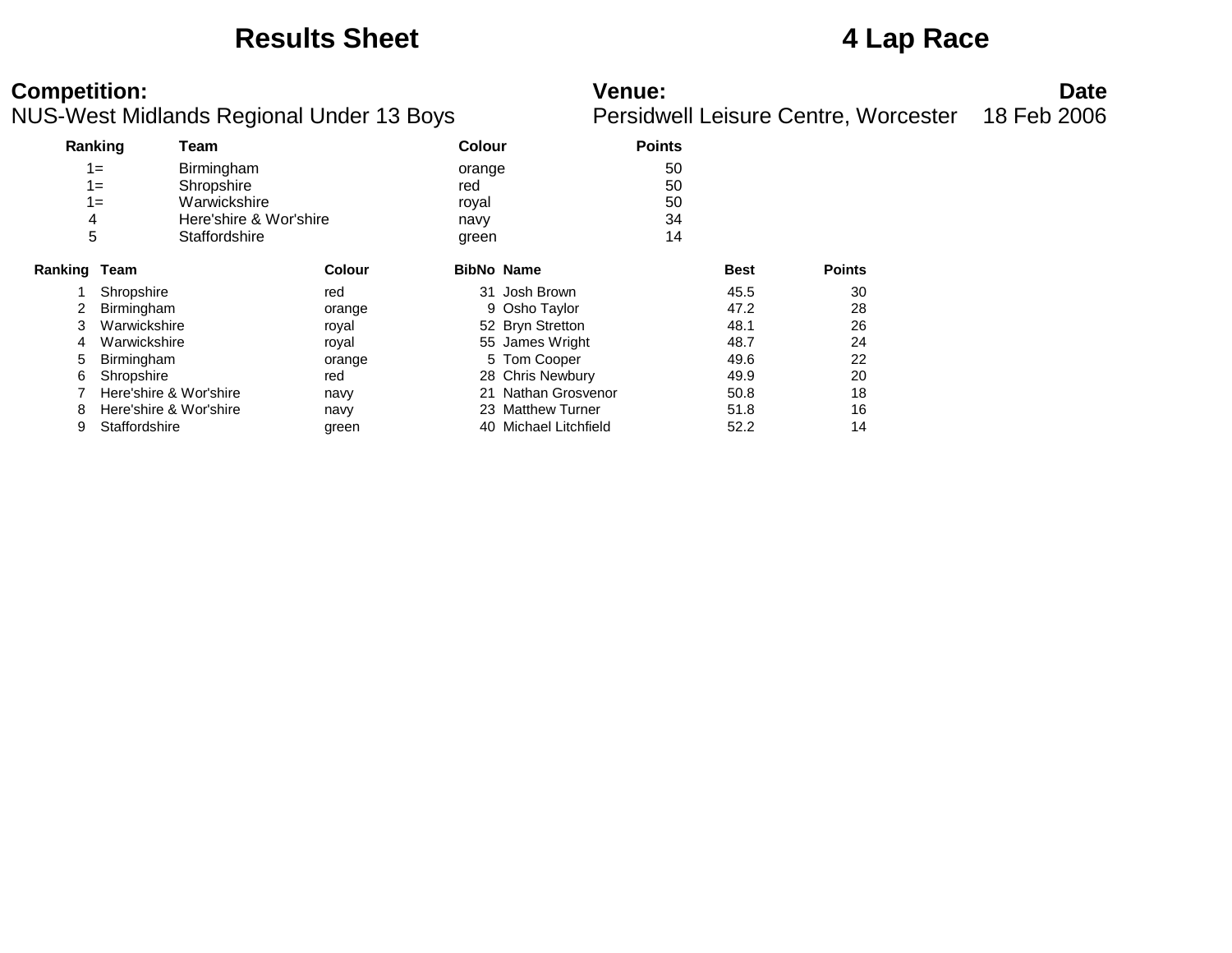### **Results Sheet 6 Lap Time Trial**

| Ranking      |                        | Team                   |               | <b>Colour</b>     |                     | <b>Points</b> |             |               |
|--------------|------------------------|------------------------|---------------|-------------------|---------------------|---------------|-------------|---------------|
|              |                        | Birmingham             |               | orange            |                     | 54            |             |               |
| 2            |                        | Staffordshire          |               | green             |                     | 48            |             |               |
| 3            |                        | Warwickshire           |               | royal             |                     | 44            |             |               |
| 4            |                        | Shropshire             |               | red               |                     | 38            |             |               |
| 5            |                        | Here'shire & Wor'shire |               | navy              |                     | 26            |             |               |
| Ranking Team |                        |                        | <b>Colour</b> | <b>BibNo Name</b> |                     |               | <b>Best</b> | <b>Points</b> |
|              | <b>Birmingham</b>      |                        | orange        |                   | 3 Ted White         |               | 1:16.7      | 30            |
|              | Staffordshire          |                        | green         |                   | 41 Thomas Guy       |               | 1:17.5      | 28            |
| 3            | Warwickshire           |                        | royal         |                   | 53 Luke Storer      |               | 1:18.1      | 26            |
| 4            | <b>Birmingham</b>      |                        | orange        |                   | Jordan Turner       |               | 1:21.9      | 24            |
| 5            | Shropshire             |                        | red           |                   | 27 Oliver Davenport |               | 1:22.9      | 22            |
| 6            | Staffordshire          |                        | green         | 47                | Jonah Lovott        |               | 1:24.8      | 20            |
|              | Warwickshire           |                        | royal         |                   | 58 Marco Roderiguez |               | 1:24.9      | 18            |
| 8            | Shropshire             |                        | red           |                   | 30 Ashley Stringer  |               | 1:26.9      | 16            |
| 9            | Here'shire & Wor'shire |                        | navy          | 18                | James Yarnold       |               | 1:27.1      | 14            |
| 10           | Here'shire & Wor'shire |                        | navy          | 17                | <b>Jack Morley</b>  |               | 1:28.4      | 12            |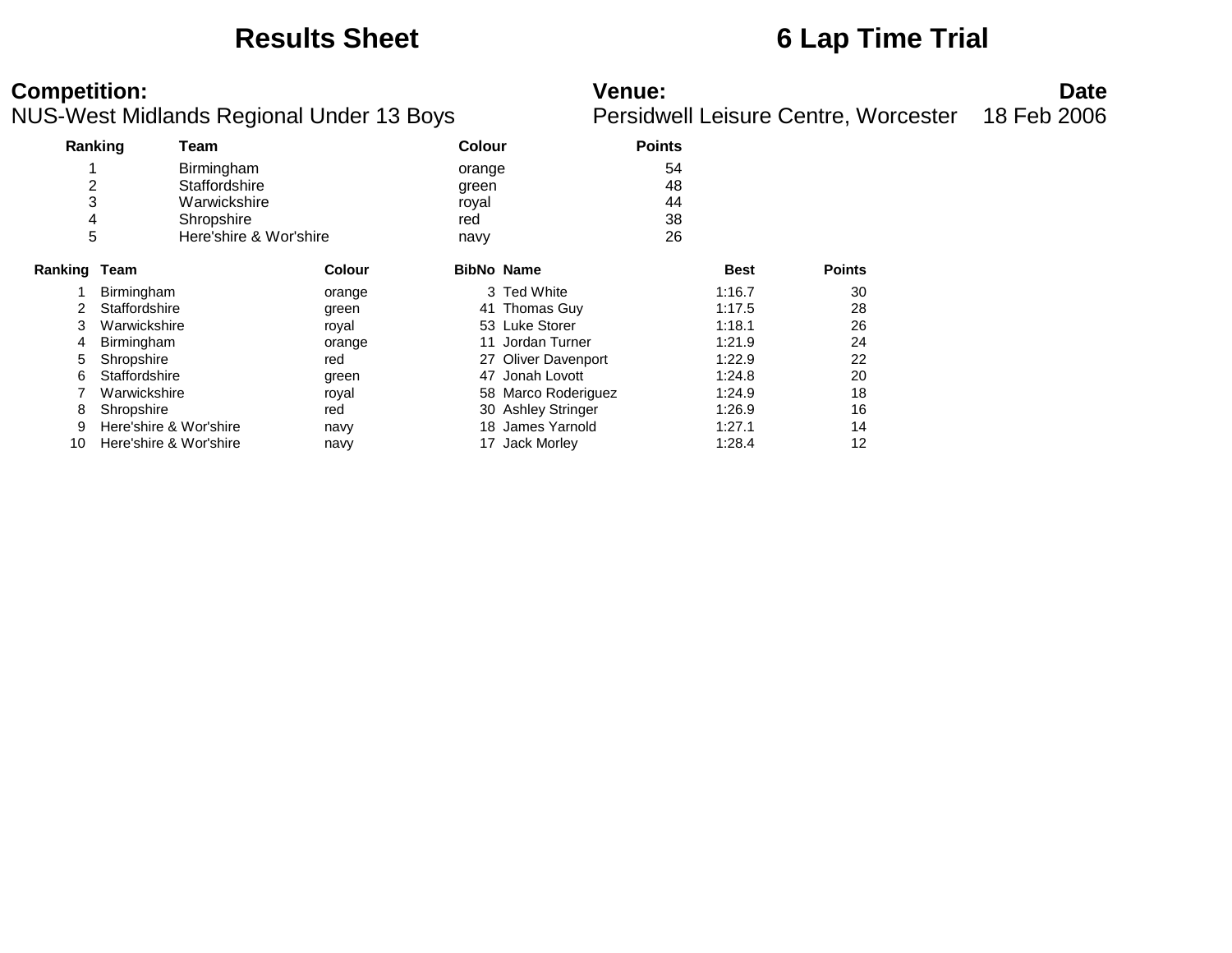### **Event Official Results Sheet 8 Lap Paarlauf**

### NUS-West Midlands Regional Under 13 Boys

| <b>Competition:</b>                      | <b>Venue:</b>                                    | <b>Date</b> |
|------------------------------------------|--------------------------------------------------|-------------|
| NUS-West Midlands Regional Under 13 Boys | Persidwell Leisure Centre, Worcester 18 Feb 2006 |             |

| Ranking Code Team |    |                        | Colour | <b>Heat</b> | Final | <b>Performance</b> | <b>Points</b> |
|-------------------|----|------------------------|--------|-------------|-------|--------------------|---------------|
|                   | 05 | Warwickshire           | roval  | 1:36.0      | 0.0   | 1:36.0             | 70            |
|                   | 01 | Birmingham             | orange | 1:36.2      | 0.0   | 1:36.2             | 60            |
|                   | 02 | Here'shire & Wor'shire | navy   | 1:41.4      | 0.0   | 1:41.4             | 50            |
| 4                 | 04 | Staffordshire          | green  | 1:42.9      | 0.0   | 1:42.9             | 40            |
|                   | 03 | Shropshire             | red    | 1:46.4      | 0.0   | 1:46.4             | 30            |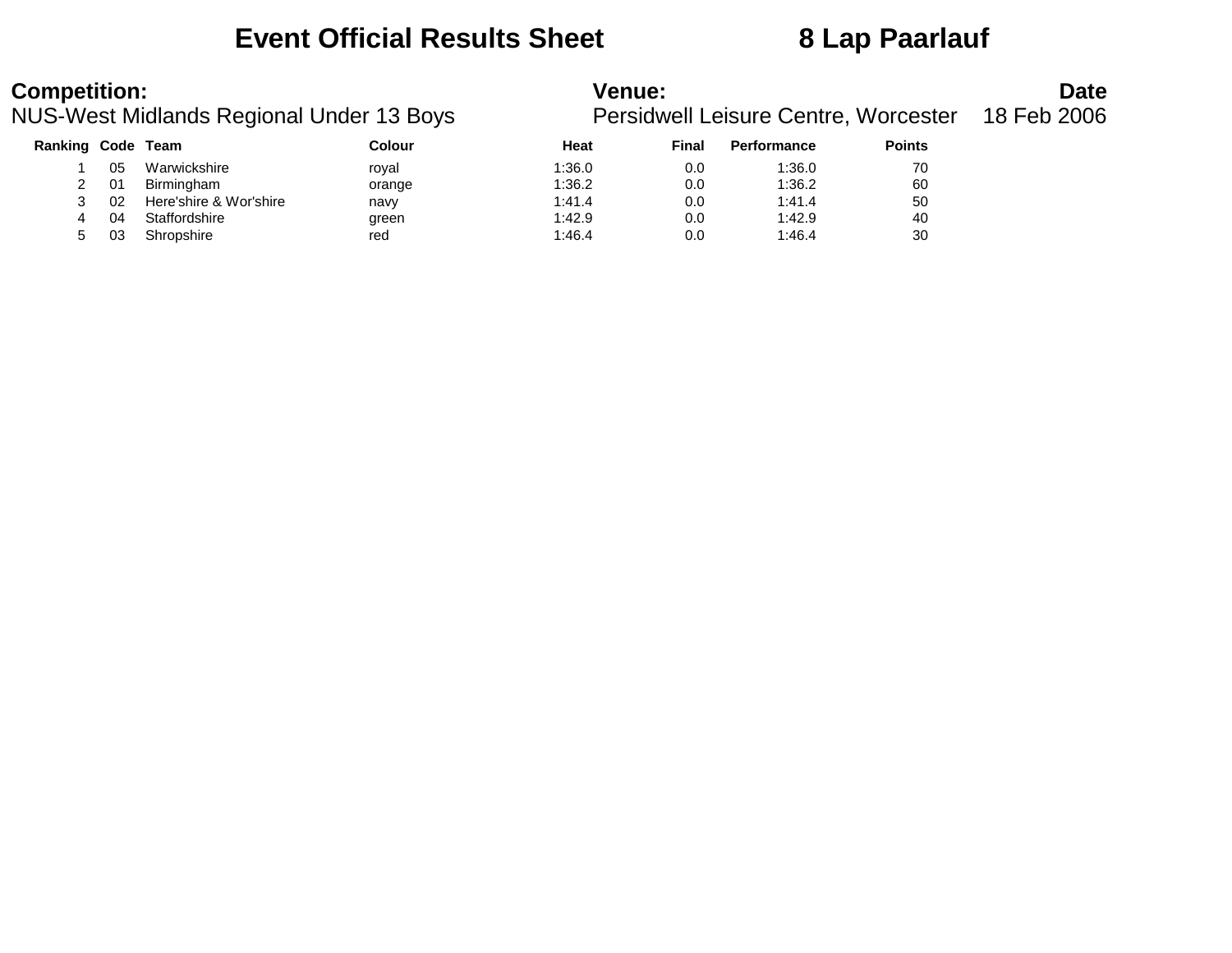### **Event Official Results Sheet 4 x 1 Lap Relay**

### **Competition:** Date

### NUS-West Midlands Regional Under 13 Boys Persidwell Leisure Centre, Worcester 18 Feb 2006

|                   | 23-YVESLIVIIUIDING NEGIONAL ONUEL TO DOVS |                        |        | <b>Feisiuweil Leisure Ceritie, Worcester</b> |       |                    |               |  |  |
|-------------------|-------------------------------------------|------------------------|--------|----------------------------------------------|-------|--------------------|---------------|--|--|
| Ranking Code Team |                                           |                        | Colour | Heat                                         | Final | <b>Performance</b> | <b>Points</b> |  |  |
|                   | 01                                        | Birmingham             | orange | 45.3                                         | 0.0   | 45.3               | 70            |  |  |
|                   | 05                                        | Warwickshire           | roval  | 45.9                                         | 0.0   | 45.9               | 60            |  |  |
|                   | 04                                        | Staffordshire          | green  | 46.8                                         | 0.0   | 46.8               | 50            |  |  |
|                   | -03                                       | Shropshire             | red    | 46.9                                         | 0.0   | 46.9               | 40            |  |  |
|                   | 02                                        | Here'shire & Wor'shire | navv   | 51.1                                         | 0.0   | 51.1               | 30            |  |  |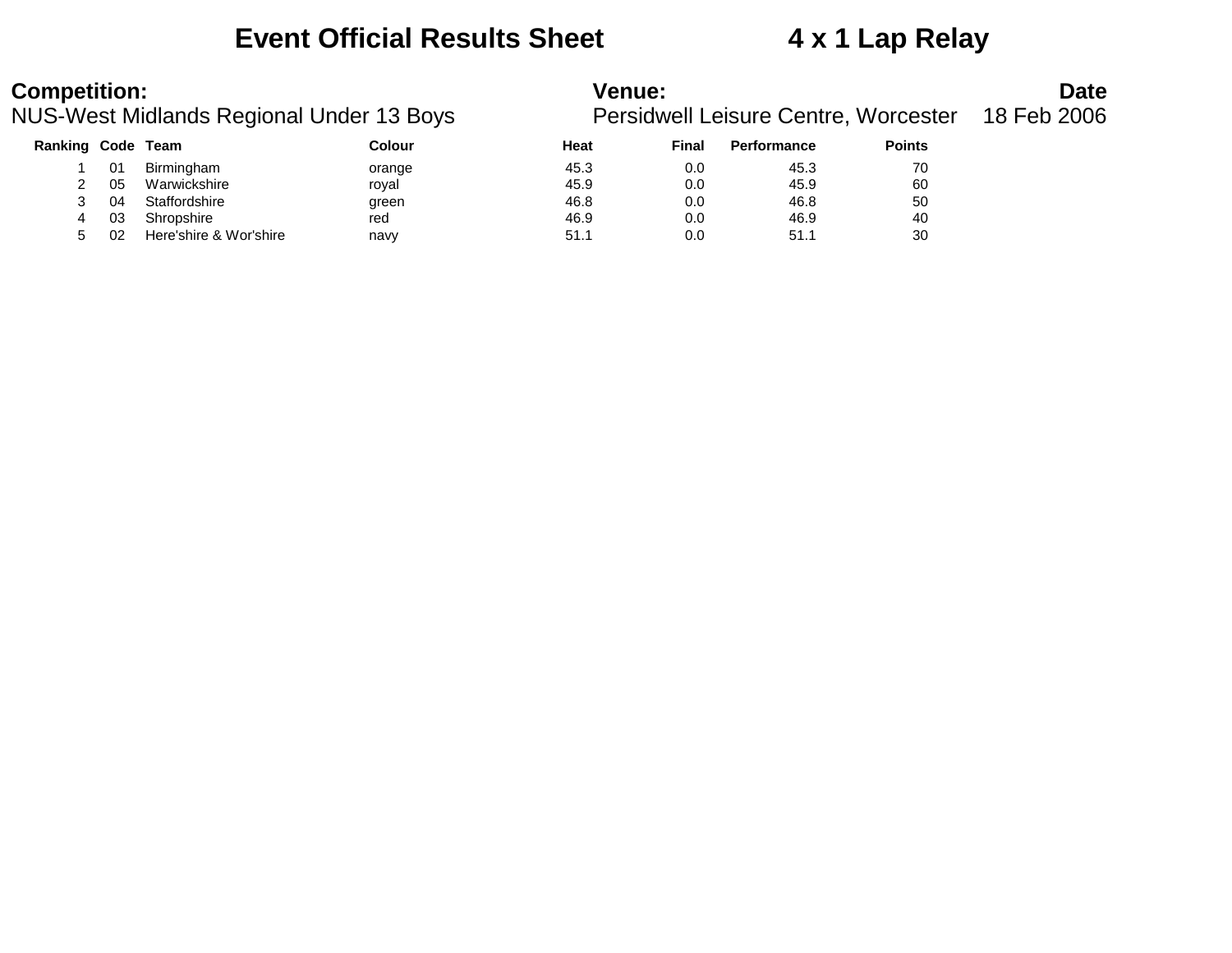### **Event Official Results Sheet 4 x 2 Lap Relay**

| <b>Competition:</b> |  |  |
|---------------------|--|--|
|                     |  |  |

### NUS-West Midlands Regional Under 13 Boys

| <b>Competition:</b>                      | <b>Venue:</b>                                    | <b>Date</b> |
|------------------------------------------|--------------------------------------------------|-------------|
| NUS-West Midlands Regional Under 13 Boys | Persidwell Leisure Centre, Worcester 18 Feb 2006 |             |

| Ranking Code |    | Team                   | Colour | Heat   | <b>Final</b> | <b>Performance</b> | <b>Points</b> |
|--------------|----|------------------------|--------|--------|--------------|--------------------|---------------|
|              | 05 | Warwickshire           | royal  | 1:30.7 | 0.0          | 1:30.7             | 70            |
|              | 01 | Birmingham             | orange | 1:30.9 | 0.0          | 1:30.9             | 60            |
|              | 03 | Shropshire             | red    | 1:31.7 | 0.0          | 1:31.7             | 50            |
|              | 04 | Staffordshire          | green  | 1:31.9 | 0.0          | 1:31.9             | 40            |
|              | 02 | Here'shire & Wor'shire | navy   | 1:39.6 | 0.0          | 1:39.6             | 30            |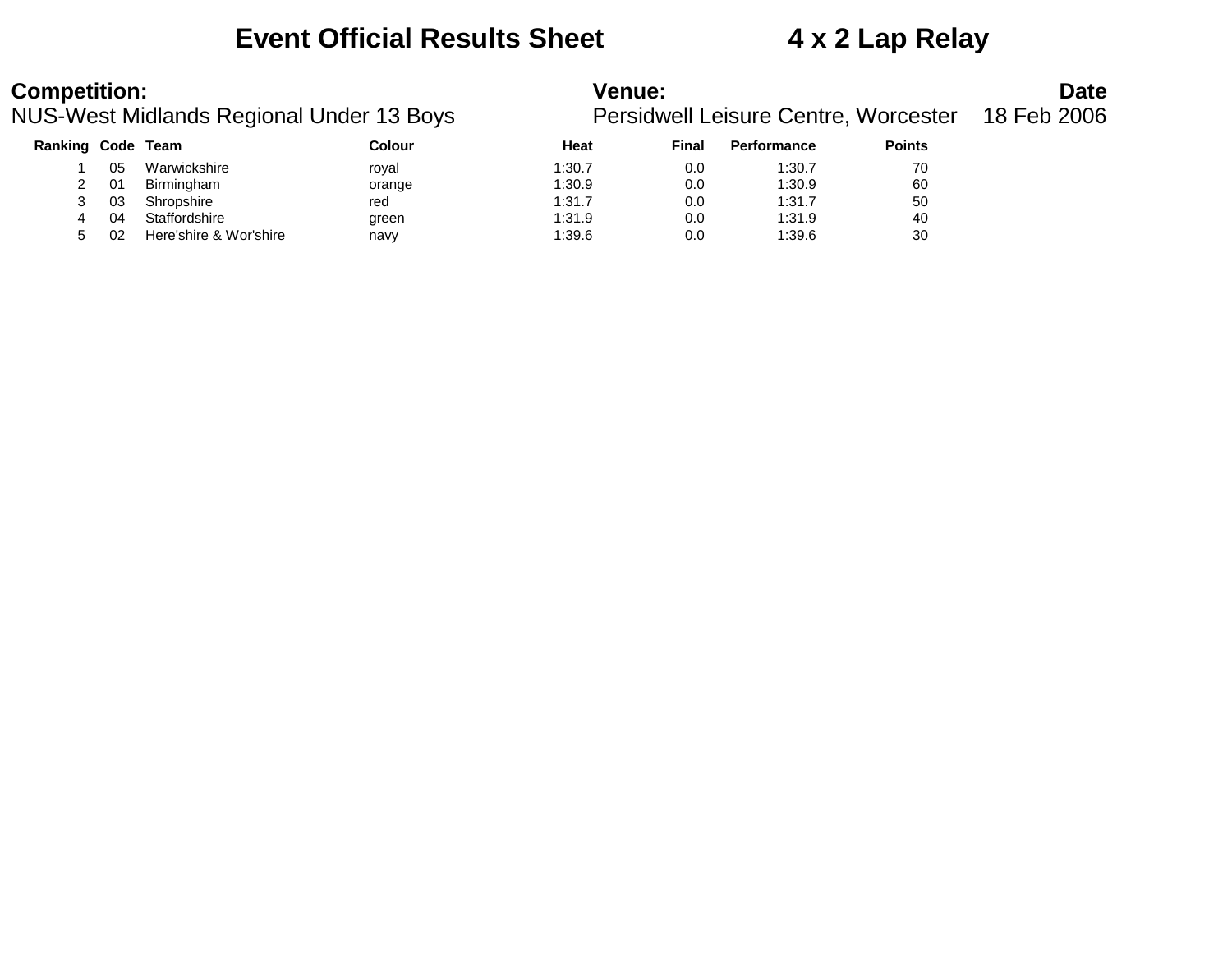### **Results Sheet High Jump**

| Ranking |                        | Team                   |        | <b>Colour</b>     |                      | <b>Points</b> |             |               |
|---------|------------------------|------------------------|--------|-------------------|----------------------|---------------|-------------|---------------|
| $1 =$   |                        | Birmingham             |        | orange            |                      | 54            |             |               |
|         | 1=                     | Staffordshire          |        | green             |                      | 54            |             |               |
| 3       |                        | Warwickshire           |        | royal             |                      | 40            |             |               |
| 4       |                        | Here'shire & Wor'shire |        | navy              |                      | 36            |             |               |
| 5       |                        | Shropshire             |        | red               |                      | 26            |             |               |
| Ranking | Team                   |                        | Colour | <b>BibNo Name</b> |                      |               | <b>Best</b> | <b>Points</b> |
|         | Staffordshire          |                        | green  |                   | 45 Deo Milandu       |               | 1.55        | 30            |
| 2       | Birmingham             |                        | orange |                   | 10 Jake Porter       |               | 1.40        | 28            |
| 3       | Birmingham             |                        | orange |                   | 1 Rob Watson         |               | 1.35        | 26            |
| 4       | Staffordshire          |                        | green  |                   | 44 Robert Moss       |               | 1.35        | 24            |
| 5       | Warwickshire           |                        | royal  |                   | 57 James Johnson     |               | 1.35        | 22            |
| 6       | Here'shire & Wor'shire |                        | navy   |                   | 23 Matthew Turner    |               | 1.35        | 20            |
|         | Warwickshire           |                        | royal  |                   | 51 George Gravestock |               | 1.30        | 18            |
| 8       | Here'shire & Wor'shire |                        | navy   |                   | 24 Tom Newman        |               | 1.35        | 16            |
| 9       | Shropshire             |                        | red    |                   | 34 Ben Mates         |               | 1.20        | 14            |
| 10      | Shropshire             |                        | red    |                   | 33 Cameron Dixon     |               | 1.20        | 12            |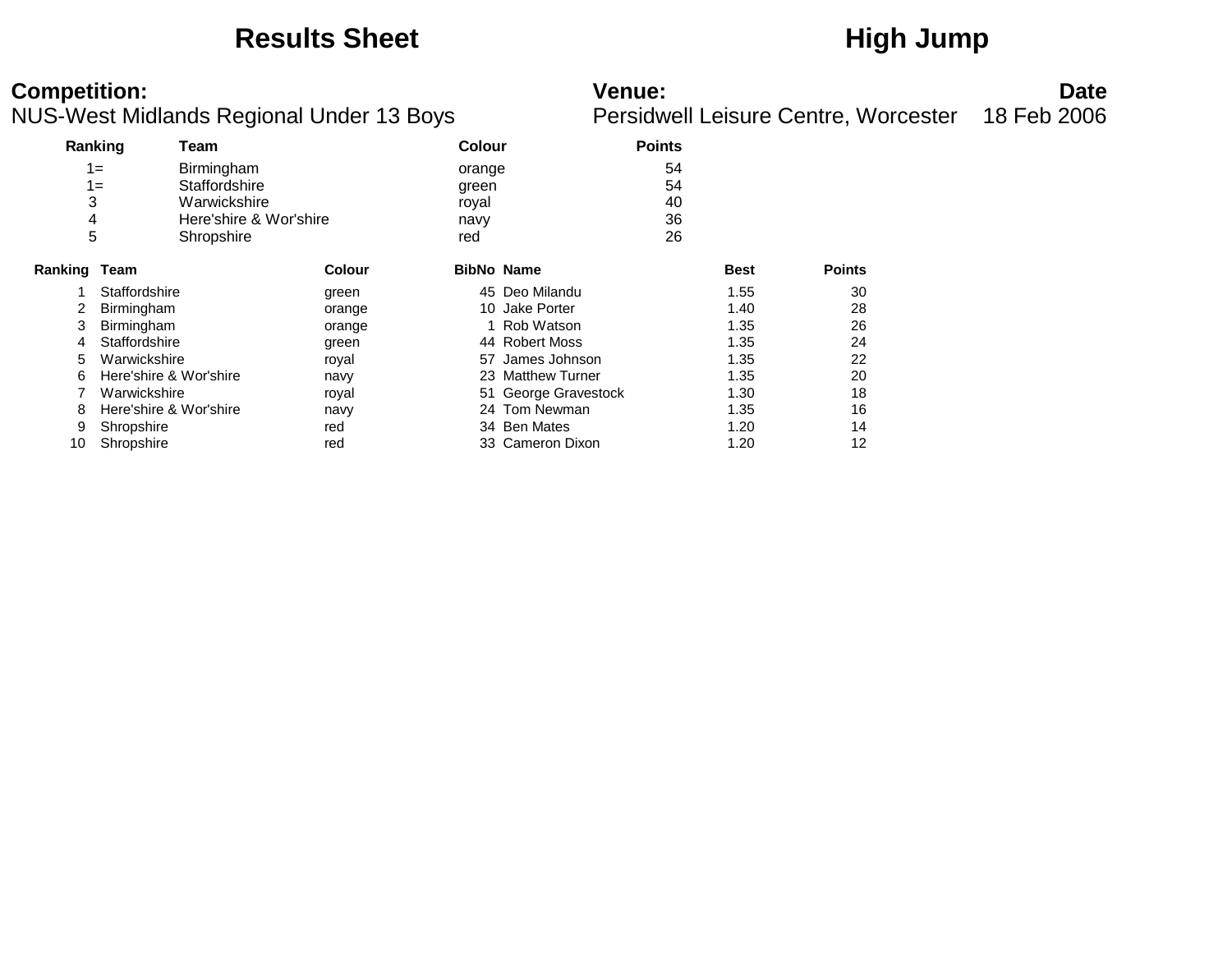### **Results Sheet Shot**

| Ranking             |                        | Team                   |               | <b>Colour</b>     |                     | <b>Points</b> |             |               |
|---------------------|------------------------|------------------------|---------------|-------------------|---------------------|---------------|-------------|---------------|
|                     |                        | Birmingham             |               | orange            |                     | 56            |             |               |
| $\overline{c}$      |                        | Warwickshire           |               | royal             |                     | 52            |             |               |
| 3                   |                        | Shropshire             |               | red               |                     | 42            |             |               |
| 4                   |                        | Here'shire & Wor'shire |               | navy              |                     | 30            |             |               |
| 5                   |                        | Staffordshire          |               | green             |                     | 18            |             |               |
| <b>Ranking Team</b> |                        |                        | <b>Colour</b> | <b>BibNo Name</b> |                     |               | <b>Best</b> | <b>Points</b> |
|                     | Birmingham             |                        | orange        |                   | 7 Josh Newman       |               | 12.17       | 30            |
| 2                   | Warwickshire           |                        | royal         |                   | 60 Chris Mills      |               | 9.65        | 28            |
| 3                   | Birmingham             |                        | orange        |                   | 12 Albert Onyeaka   |               | 8.67        | 26            |
| 4                   | Warwickshire           |                        | royal         |                   | 49 Rhys Webster     |               | 7.65        | 24            |
| 5                   | Shropshire             |                        | red           |                   | 29 Aidan Reynolds   |               | 7.05        | 22            |
| 6                   | Shropshire             |                        | red           |                   | 36 Peter Hotchkiss  |               | 7.00        | 20            |
|                     | Staffordshire          |                        | green         |                   | 42 Joe Penny        |               | 6.95        | 18            |
| 8                   | Here'shire & Wor'shire |                        | navy          |                   | 16 Ian Roberts      |               | 6.87        | 16            |
| 9                   | Here'shire & Wor'shire |                        | navy          | 20                | <b>Matthew Hall</b> |               | 5.29        | 14            |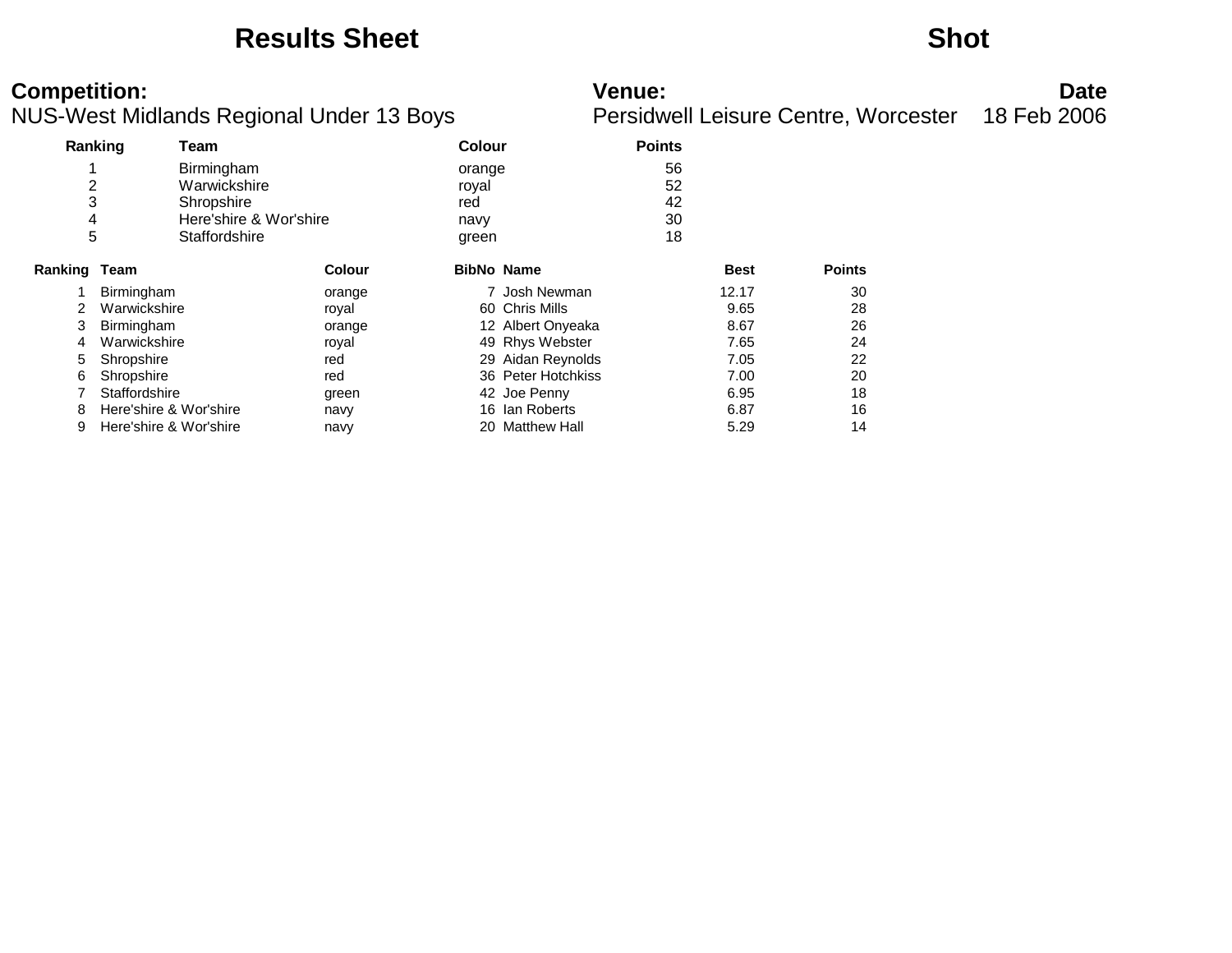### **Results Sheet Speed Bounce**

| Ranking      |                        | Team                   |               |        | Colour            |    |       |               |
|--------------|------------------------|------------------------|---------------|--------|-------------------|----|-------|---------------|
|              | $1 =$                  | Birmingham             |               | orange |                   | 54 |       |               |
|              | $1 =$                  | Warwickshire           |               | royal  |                   | 54 |       |               |
|              | $3=$                   | Here'shire & Wor'shire |               | navy   |                   | 34 |       |               |
|              | $3=$                   | Shropshire             |               | red    |                   | 34 |       |               |
|              | $3=$                   | Staffordshire          |               | green  |                   | 34 |       |               |
| Ranking Team |                        |                        | <b>Colour</b> |        | <b>BibNo Name</b> |    | Total | <b>Points</b> |
|              | Warwickshire           |                        | royal         |        | 53 Luke Storer    |    | 89    | 30            |
| 2            | Birmingham             |                        | orange        |        | 5 Tom Cooper      |    | 86    | 28            |
| 3            | Birmingham             |                        | orange        |        | 6 Jamie Sporic    |    | 84    | 26            |
| 4            | Warwickshire           |                        | royal         |        | 59 Matthew Toms   |    | 80    | 24            |
| 5            | Here'shire & Wor'shire |                        | navy          |        | 15 Greg Everest   |    | 75    | 22            |
| 6            | Staffordshire          |                        | green         |        | 47 Jonah Lovott   |    | 74    | 20            |
|              | Shropshire             |                        | red           |        | 32 Rory Jones     |    | 67    | 18            |
| 8            | Shropshire             |                        | red           |        | 35 Andrew Parkes  |    | 66    | 16            |
| 9            | Staffordshire          |                        | green         |        | 41 Thomas Guy     |    | 61    | 14            |
| 10           | Here'shire & Wor'shire |                        | navy          |        | 13 Alex Wilson    |    | 58    | 12            |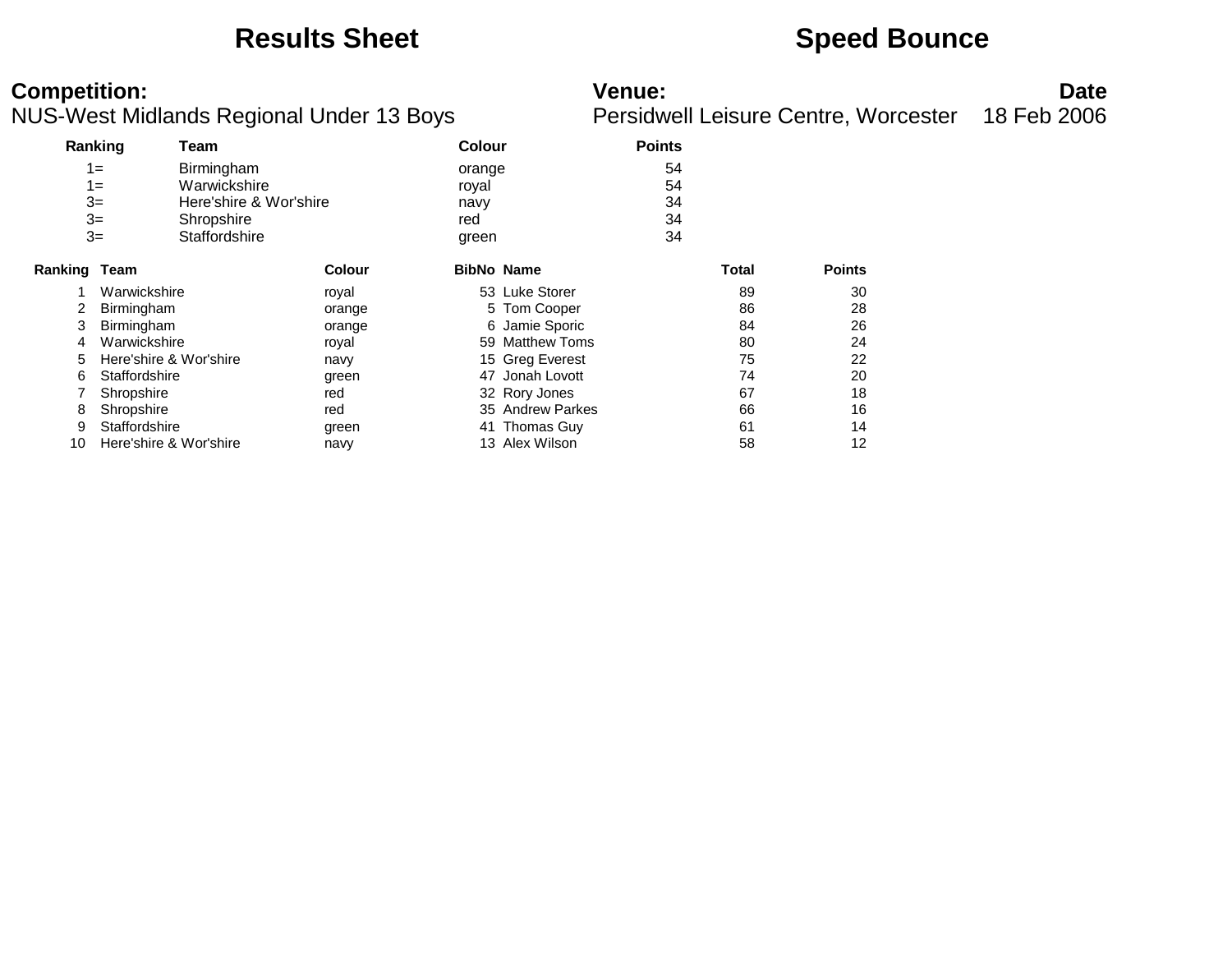## **Results Sheet Standing Long Jump**

| Ranking      |                        | Team                   |        | <b>Colour</b> |                      | <b>Points</b> |             |               |
|--------------|------------------------|------------------------|--------|---------------|----------------------|---------------|-------------|---------------|
|              | $1 =$                  | Birmingham             |        | orange        |                      | 50            |             |               |
|              | $1 =$                  | Warwickshire           |        | royal         |                      | 50            |             |               |
| 3            |                        | Staffordshire          |        | green         |                      | 44            |             |               |
| 4            |                        | Shropshire             |        | red           |                      | 40            |             |               |
| 5            |                        | Here'shire & Wor'shire |        | navy          |                      | 26            |             |               |
| Ranking Team |                        |                        | Colour |               | <b>BibNo Name</b>    |               | <b>Best</b> | <b>Points</b> |
|              | Warwickshire           |                        | royal  |               | 50 Joshua Guest      |               | 2.44        | 30            |
|              | Staffordshire          |                        | green  |               | 46 Ben Smith         |               | 2.32        | 28            |
| 3            | Birmingham             |                        | orange |               | 8 Nathianal Facey    |               | 2.22        | 26            |
| 4            | Birmingham             |                        | orange |               | 4 Dylon Orumwemse    |               | 2.22        | 24            |
| 5            | Shropshire             |                        | red    |               | 27 Oliver Davenport  |               | 2.12        | 22            |
| 6            | Warwickshire           |                        | royal  |               | 56 Adam Shaw         |               | 2.02        | 20            |
|              | Shropshire             |                        | red    |               | 26 Mitchell Jenderko |               | 2.00        | 18            |
| 8            | Staffordshire          |                        | green  | 40            | Michael Litchfield   |               | 2.00        | 16            |
| 9            | Here'shire & Wor'shire |                        | navy   |               | 19 Tom Hartwright    |               | 1.86        | 14            |
| 10           | Here'shire & Wor'shire |                        | navy   |               | 18 James Yarnold     |               | 1.76        | 12            |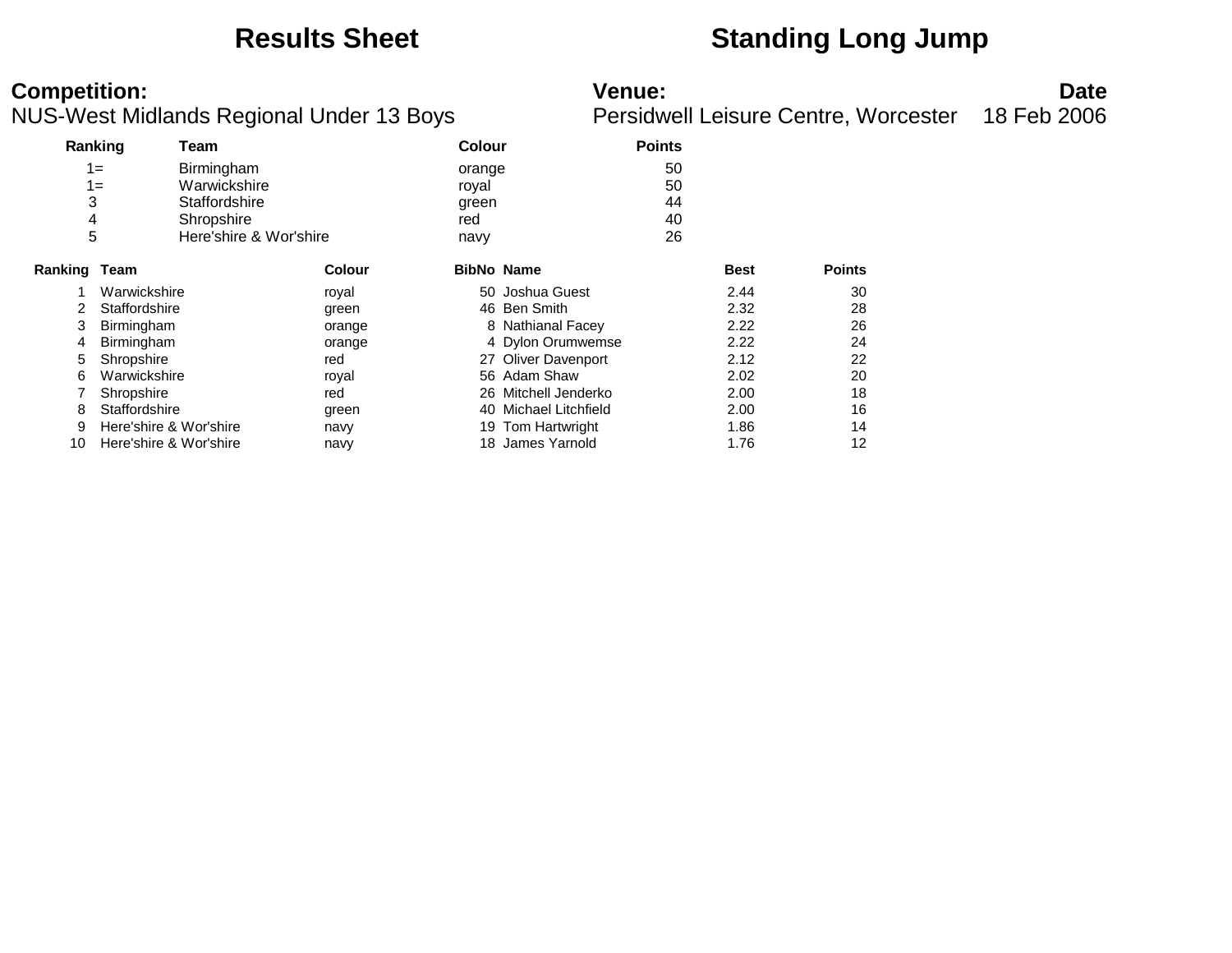### **Results Sheet Standing Triple Jump**

|                | Ranking<br>Team        |                        | <b>Colour</b>     | <b>Points</b>      |             |               |
|----------------|------------------------|------------------------|-------------------|--------------------|-------------|---------------|
| 4              |                        | Birmingham             | orange            |                    | 56          |               |
| $\overline{2}$ |                        | Warwickshire           | royal             |                    | 46          |               |
| 3              |                        | Staffordshire          | green             |                    | 40          |               |
| 4              |                        | Here'shire & Wor'shire | navy              |                    | 36          |               |
| 5              |                        | Shropshire             | red               |                    | 32          |               |
| Ranking Team   |                        | Colour                 | <b>BibNo Name</b> |                    | <b>Best</b> | <b>Points</b> |
|                | <b>Birmingham</b>      | orange                 |                   | 3 Ted White        | 7.22        | 30            |
|                | Staffordshire          | green                  |                   | 43 Jordan Roach    | 6.53        | 28            |
| 3              | Birmingham             | orange                 |                   | 9 Osho Taylor      | 6.44        | 26            |
| 4              | Warwickshire           | royal                  |                   | 55 James Wright    | 6.32        | 24            |
| 5              | Warwickshire           | royal                  |                   | 52 Bryn Stretton   | 6.12        | 22            |
| 6              | Here'shire & Wor'shire | navy                   |                   | 22 Sean Morris     | 5.95        | 20            |
|                | Shropshire             | red                    |                   | 30 Ashley Stringer | 5.54        | 18            |
| 8              | Here'shire & Wor'shire | navy                   | 17                | Jack Morley        | 5.50        | 16            |
| 9              | Shropshire             | red                    |                   | 28 Chris Newbury   | 5.45        | 14            |
| 10             | Staffordshire          | green                  |                   | 38 Adam McGee      | 5.22        | 12            |